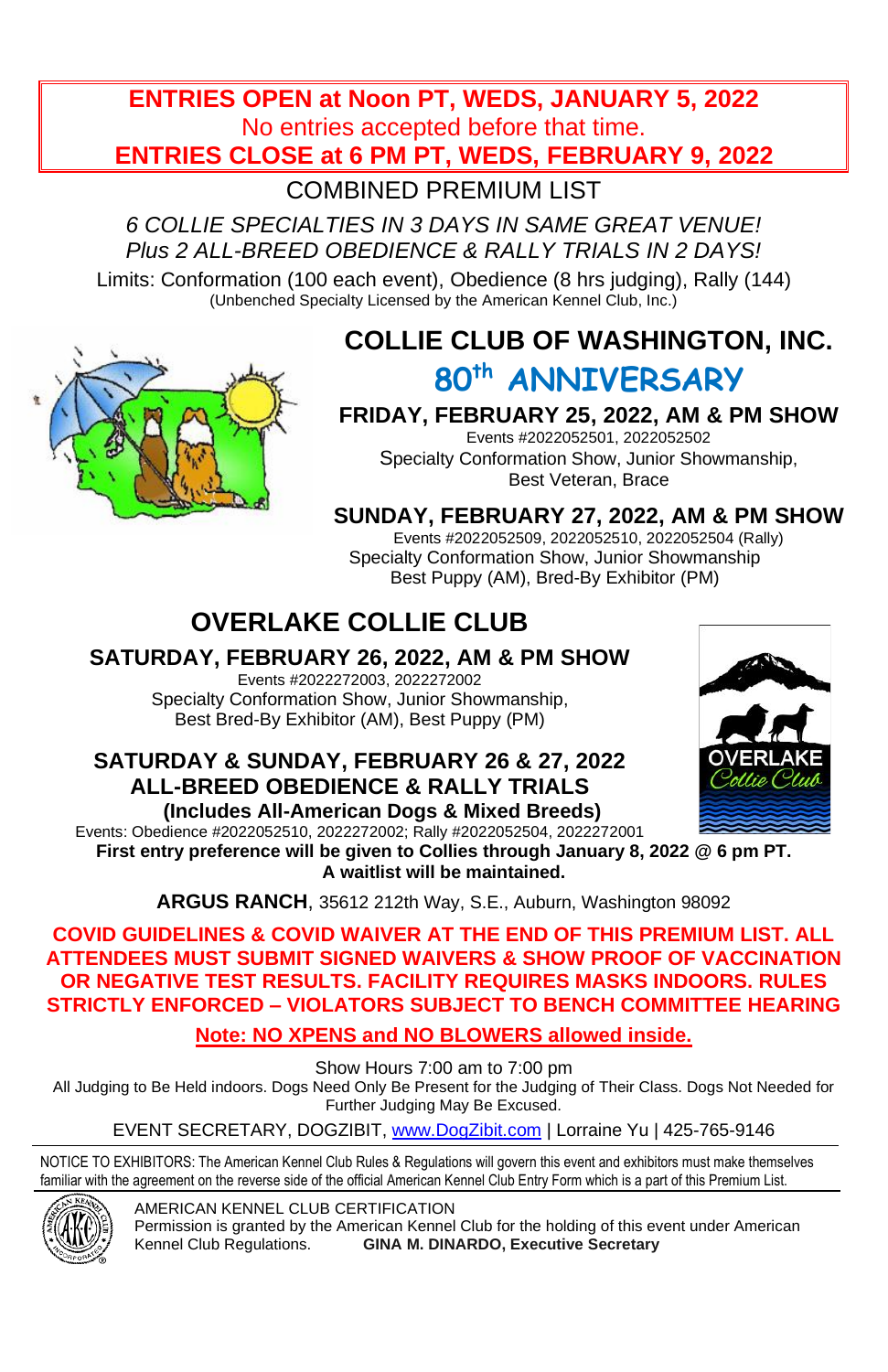SUBMIT ENTRIES ONLINE a[t www.DogZibit.com](http://www.dogzibit.com/) OR MAIL ENTRIES. Payment options: Checks made payable to DOGZIBIT (yes! Even if you enter online) or PayPal (fees apply, PayPal account not needed).

DOGZIBIT, EVENT SECRETARY, P. O. Box 2044, Woodinville, WA 98072-2044 Lorraine Yu | 425-765-9146 | Entries@DogZibit.com

**NOTE: FedEx and UPS Deliveries NOT accepted at the above P.O Box address** PLEASE DO NOT SEND ENTRIES WITH A SIGNATURE REQUIRED, NEITHER THE EVENT SECRETARY NOR THE HOSTING CLUB IS RESPONSIBLE FOR RETURNED MAIL REQUIRING A SIGNATURE.

#### **ALL ENTRIES MUST BE IN POSSESSION OF THE EVENT SECRETARY NO LATER THAN 6:00PM (PT) WEDNESDAY, FEBRUARY 9, 2022, OR WHEN ENTRY LIMITS REACHED.**

After which time no entries can be accepted, canceled, changed, substituted, corrected, completed or signed and no entry fees refunded. Any change or cancellation must be made in writing and received prior to closing, except as provided in Chapter 11, Section 6 of the American Kennel Club Dog Show Rules and Regulations.

When entering online, you will receive email acknowledgement of entries immediately. **Once payment is received and entry is confirmed, you will receive an ENTRY CONFIRMATION email, no later than end of closing day. Mail-in entry acknowledgment will be made as soon as possible or after entries have closed. Should such acknowledgments not be received by the exhibitor within a reasonable time, check your junk/spam email folder and/or emai[l Entries@DogZibit.com](mailto:Entries@DogZibit.com) or call 425-765-9146**. Judging Programs emailed at least a week prior to show.

### FOR ALL SHOWS

OFFICIAL PHOTOGRAPHER Candace Hunter 115 Roe Rd, Winlock, WA 98596 (253) 459-0206, [hunterstudio@comcast.net](mailto:hunterstudio@comcast.net) [www.hunterstudiogallery.com](http://www.hunterstudiogallery.com/)

VETERINARIAN (ON CALL) Country Animal Hospital 24407 SE 440th St. Enumclaw, WA 98022 (360) 825-2061

**NOTE**: Exhibitors should follow their veterinarians' recommendation to assure their dogs are free of internal and external parasites, any communicable diseases, and have appropriate vaccinations. \_\_\_\_\_\_\_\_\_\_\_\_\_\_\_\_\_\_\_\_\_\_\_\_\_\_\_\_\_\_\_\_\_\_\_\_\_\_\_\_\_\_\_\_\_\_\_\_\_\_\_\_\_\_\_\_\_\_\_\_\_\_\_\_\_\_\_\_\_\_\_\_\_\_\_\_\_\_\_\_

### **CATALOG ADVERTISING**

Advertising copy must be furnished by the advertiser. No artwork will be attempted, and host clubs reserve the right to edit ads if necessary. PAYMENT IS DUE WITH ORDER. Email copy and photos **before FEBRUARY 9, 2022,** to [Entries@DogZibit.com.](mailto:Entries@DogZibit.com) \_\_\_\_\_\_\_\_\_\_\_\_\_\_\_\_\_\_\_\_\_\_\_\_\_\_\_\_\_\_\_\_\_\_\_\_\_\_\_\_\_\_\_\_\_\_\_\_\_\_\_\_\_\_\_\_\_\_\_\_\_\_\_\_\_\_\_\_\_\_\_\_\_\_\_\_\_\_\_\_

> **CATALOG PRE-ORDER (\$5). Day of Show (\$7) BY CLOSING DATE, FEBRUARY 9, 2022**

**LIMITED catalogs available for sale at the show. We request that you pre-order to guarantee your copy.**

**For Catalog Ads and Pre-Orders, please PAY ONLINE [\(www.DogZibit.com\)](http://www.dogzibit.com/) or MAKE CHECK PAYABLE TO DOGZIBIT and send to:** DogZibit, P. O. Box 2044, Woodinville, WA 98072-2044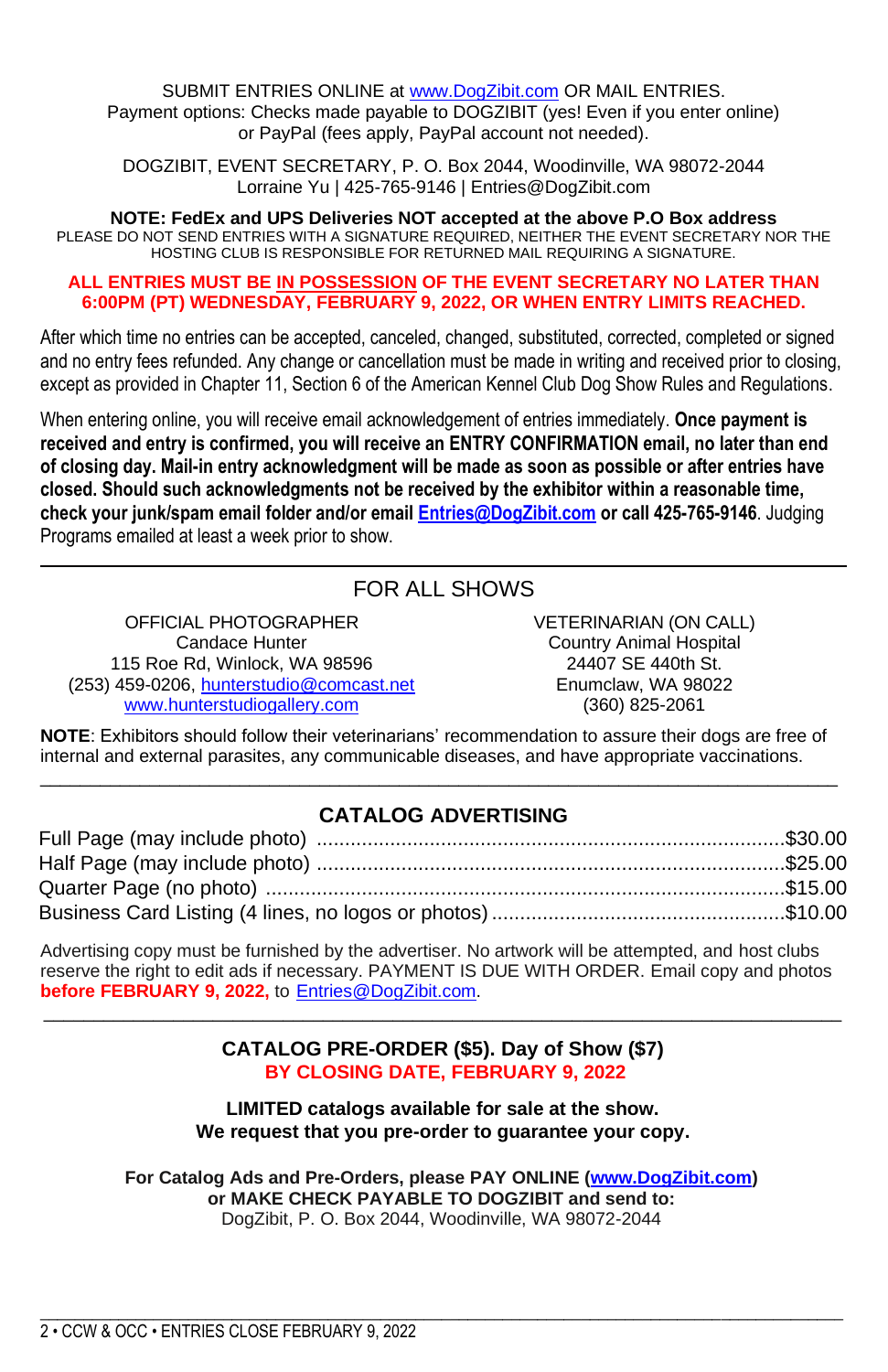### OVERLAKE COLLIE CLUB

### **OFFICERS**

3732 SE Skyhawk Lane, Port Orchard, WA 98367, 360-876-0327

### BOARD OF DIRECTORS

Nancy Mathes Alene Evans Michele Inman

#### SHOW COMMITTEE

Show Chairperson............................................................................................ Alene Evans 420 NE Newkirk Rd, Belfair, WA 98528 (360) 801-6203

and Judy Marvel, Michele Inman, Candace Hunter, Melinda Barber

### **COMMITTEES**

### COLLIE CLUB OF WASHINGTON

#### **OFFICERS**

| 6700 NE 181st St., Apt. B-305, Kenmore, WA 98028 (281-610-2793) |  |
|-----------------------------------------------------------------|--|

### BOARD OF DIRECTORS

Heidi Cash Corinne Boon Heidi Webster

#### SHOW COMMITTEE

Show Chairperson...............................................................................................Heidi Cash 3122 Spahr Rd., Greenbank, Washington 98253 (360) 632-5145

*And Julie Gorveatt, Corinne Boon, Candace Hunter, Heidi Webster*

### **COMMITTEES**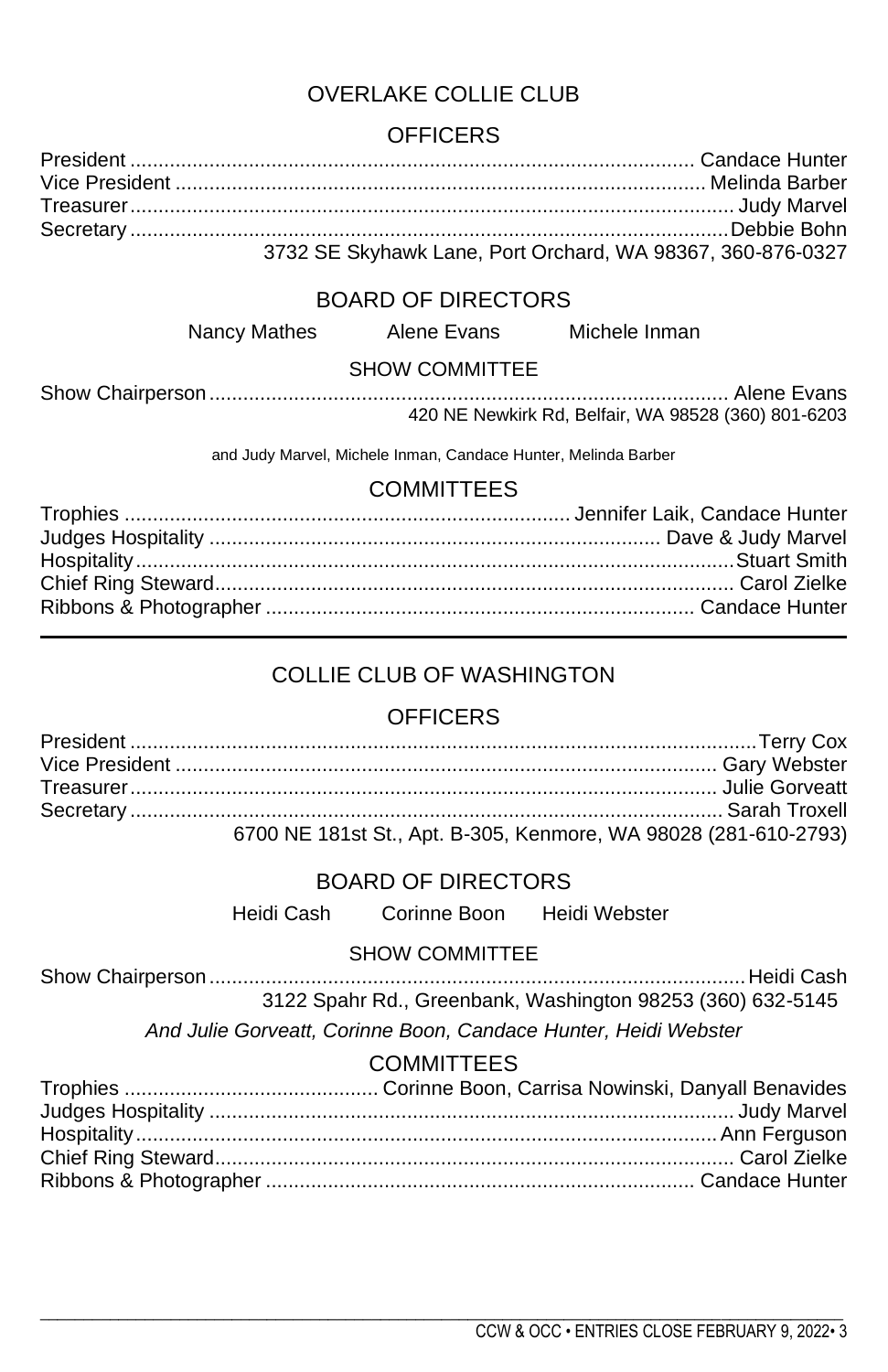### **JUDGES**

#### COLLIE CLUB OF WASHINGTON – FRIDAY, FEBRUARY 25, 2022

MICHELLE STRUBLE ................................... 9515 NE 94TH ST, BONDURANT, IA 50035-1086 *AM Show - All Regular & Non-Regular Classes* CAROL DAWSON ...............................34032 NE LAKE JOY RD, CARNATION, WA 98014-7121 *AM Show - Junior Showmanship* RICHARD LEWIS............................................ 150 QUAIL RIDGE RD, SELAH, WA 98942-9610 *PM Show - All Regular & Non-Regular Classes, Junior Showmanship*

#### OVERLAKE COLLIE CLUB – SATURDAY, FEBRUARY 26, 2022

MICHAEL VAN TASSEL .................................... 2424 E 6600 S, Salt Lake City, UT 84121-2654 *AM Show - All Regular & Non-Regular Classes, Junior Showmanship* PATRICIA JUNG ........................................PO BOX 50784, MENDOTA, MN 55150-0784 18209 *PM Show - All Regular & Non-Regular Classes, Junior Showmanship* DEBORAH ADDICOAT ..............................31423 NE 108TH ST, CARNATION, WA 98014-9731 *Obedience Novice A&B, Beginner Novice A&B, Preferred Novice, All Rally*  RICHARD LEWIS ........................................... 150 QUAIL RIDGE RD, SELAH, WA 98942-9610 *Obedience Open A&B, Utility A&B, Preferred Open & Utility, Graduate Novice & Open, Versatility* COLLIE CLUB OF WASHINGTON – SUNDAY, FEBRUARY 27, 2022 BRENDA MIRAMON ....................................1371 BROADMOOR DR, SLIDELL, LA 70458-3036 *AM Show - All Regular & Non-Regular Classes, Junior Showmanship* ROBERT KELLY ...............................................13 LE HAVRE CT, POTOMAC, MD 20854-3176 *PM Show - All Regular & Non-Regular Classes, Junior Showmanship* RICHARD LEWIS............................................ 150 QUAIL RIDGE RD, SELAH, WA 98942-9610 *Obedience Novice A&B, Beginner Novice A&B, Preferred Novice, All Rally*  DEBORAH ADDICOAT ..............................31423 NE 108TH ST, CARNATION, WA 98014-9731 *Obedience Open A&B, Utility A&B\*, Preferred Open & Utility\*, Graduate Novice & Open, Versatility\* \*Provisional* \_\_\_\_\_\_\_\_\_\_\_\_\_\_\_\_\_\_\_\_\_\_\_\_\_\_\_\_\_\_\_\_\_\_\_\_\_\_\_\_\_\_\_\_\_\_\_\_\_\_\_\_\_\_\_\_\_\_\_\_\_\_\_\_\_\_\_\_\_\_\_

#### **ENTRY FEES**

**NOTE**: When a dog is entered in more than one class, the highest price class is considered the first entry (First entry includes 50¢ AKC Recording Fee. Event Service Fee \$3.00 per entry. Rally fee \$3.50 per entry)

#### **CONFORMATION/OBEDIENCE – EACH EVENT**

| First Rally Class in which a dog is entered (unless otherwise specified) \$30.00 |
|----------------------------------------------------------------------------------|
|                                                                                  |
|                                                                                  |

**REFUND FOR BITCHES IN SEASON IN OBEDIENCE OR RALLY:** Bitches in season are not allowed to compete in Obedience and/or Rally trials. If a bitch comes into season after entries close, the Club will refund the entry fee for both Obedience and/or Rally entries, providing the show secretary is notified in writing of the withdrawal at least 30 minutes prior to the scheduled start of the show/trials. The club will issue and mail the refund check to the listed owner of the bitch minus a \$10 processing fee.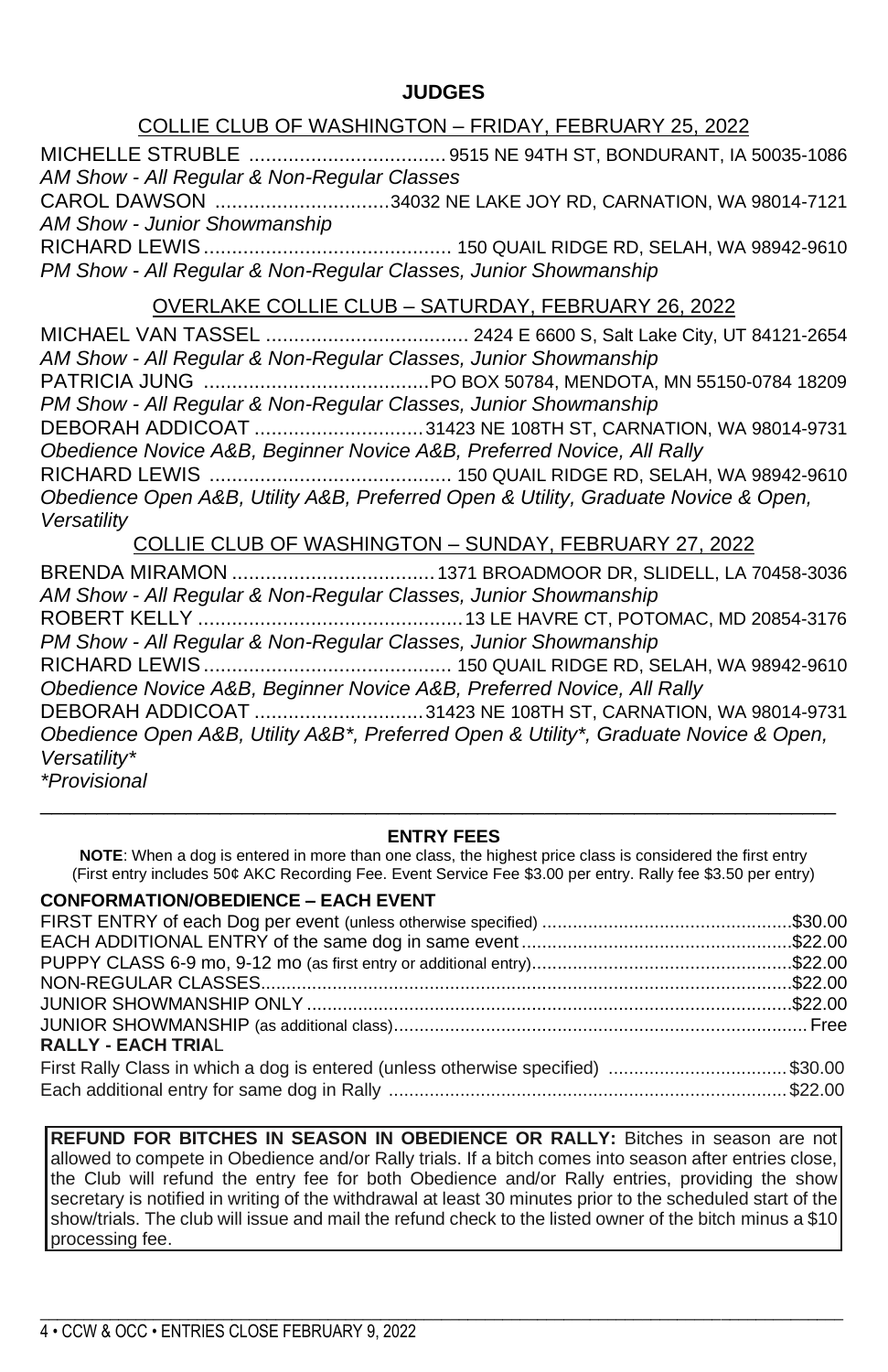### **CLASSIFICATIONS – BOTH VARIETIES**

REGULAR CLASSES – ALL EVENTS PUPPY DOG, 6 mos and under 9 mos. PUPPY BITCH, 6 mos and under 9 mos. PUPPY DOG, 9 mos and under 12 mos. DOG, 12 mos and under 18 mos. BRED-BY EXHIBITOR DOG\* AMERICAN BRED DOG AMERICAN BRED BITCH OPEN DOG\*\* OPEN BITCH\*\* WINNERS DOG WINNERS BITCH PUPPY BITCH, 9 mos and under 12 mos. BITCH, 12 mos and under 18 mos. BRED-BY EXHIBITOR BITCH\*

\*Bred By Exhibitor Class Eligibility: 1) All dogs entered in the Bred By Exhibitor Class must be individually registered with the AKC. 2) The person handling the dog must be a breeder of record of the dog and an owner of record of the dog, and 3) family members must be both a breeder and owner of record to exhibit in this class. \*\*Open Classes Divided by Color – ROUGH VARIETY ONLY – Blue Merle; Sable & White; Tri-Color, White

NON-REGULAR CLASSES INVOLVING SINGLE DOG ENTRIES

VETERAN DOG, 7 years & older VETERAN BITCH, 7 years & older

A neutered male may enter the Veteran Dog Class & a spayed bitch may enter the Veteran Bitch Class. 1<sup>st</sup> place Veteran Dog & 1<sup>st</sup> place Veteran Bitch compete for Best of Breed.

> NON-REGULAR CLASSES INVOLVING MULTIPLE DOG ENTRIES (NOT DIVIDED BY COLOR)

As the judge's decision in Brace Class will be based on the merits of more than one dog or bitch, no one of the dogs or bitches making up the entry judged first in the class will be eligible for Best of Breed by virtue of having won these classes.

**BRACE CLASS. (Friday PM Only)** A brace is defined as two dogs (as one entry) of the same recognized breed or variety that are similar in appearance, performing in unison, and presented by a maximum of two handlers. Both dogs competing in brace competition must have at least one common owner. At least one dog MUST be entered in a regular class.

> **BEST BRED-BY EXHIBITOR** – Saturday AM & Sunday PM Only **BEST VETERAN** – Friday AM Only **BEST PUPPY** – Saturday PM & Sunday AM Only

### **JUNIOR SHOWMANSHIP – ALL SHOWS**

**NOVICE CLASS:** For boys and girls who are at least 9 years old and under 18 years old on the day of the show and who at the time entries close have not won three (3) first place awards, with competition present, in a Novice Class. A first place in Novice without competition leading to a Best Junior award with competition would count as one win towards moving to Open at a licensed or member show.

**OPEN CLASS:** For boys and girls who are at least 9 years old and under 18 years old on the day of the show, and who have won three first place awards in a Novice Class or if a win in Novice leads to a Best Junior with competition present it will count as one win towards moving to Open in a licensed or member show. Juniors which according to their records have completed the requirements to compete in the Open class but whose status is unconfirmed by the American Kennel Club are limited to competing in the Open Class for a period of 90 days from the date of the show where the Junior completed the requirements according to their records.

**MASTER CLASS**: This class will be for boys and girls who are at least 9 years old and under 18 years on the day of the show, and who have 10 Best Junior wins with competition. The calendar for this class will be consistent with the eligibility dates for the AKC National Championship. All Juniors meeting the criteria for this class are required to enter the Master Class and may change their entry the day of the show if entries have already closed. Once the eligibility time frame for that year has passed all participants return to the Open Class to compete for the following year.

#### *NOVICE AND OPEN CLASS DIVIDED:*

- **Junior**-9 years old and under 12 years old on the day of the show
- **Intermediate**-12 years old and under 15 years old on the day of the show
- **Senior**-15 years old and under 18 years old on the day of the show.

BEST JUNIOR HANDLER: Winners from each class will compete for Best Junior Handler.

NOTICE: Junior Handlers must include their AKC JUNIOR HANDLER NUMBER on each entry. You may obtain your junior identification number by calling the AKC, Judges Education Department, (919) 233-9767. BE SURE ALL INFORMATION for Junior Showmanship Classes is entered on front and back of entry form.

**NOTE: SUBSTITUTION OF DOG IN JUNIOR SHOWMANSHIP AT THE SHOW(S): There will be an Administration Fee of \$5.00 charged for any substitution of dog in Junior Showmanship at each show. In addition, if the dog originally entered in Jr. Showmanship was an additional entry, and the dog being substituted is not otherwise entered in the show, the Junior Showmanship Only fee applies.**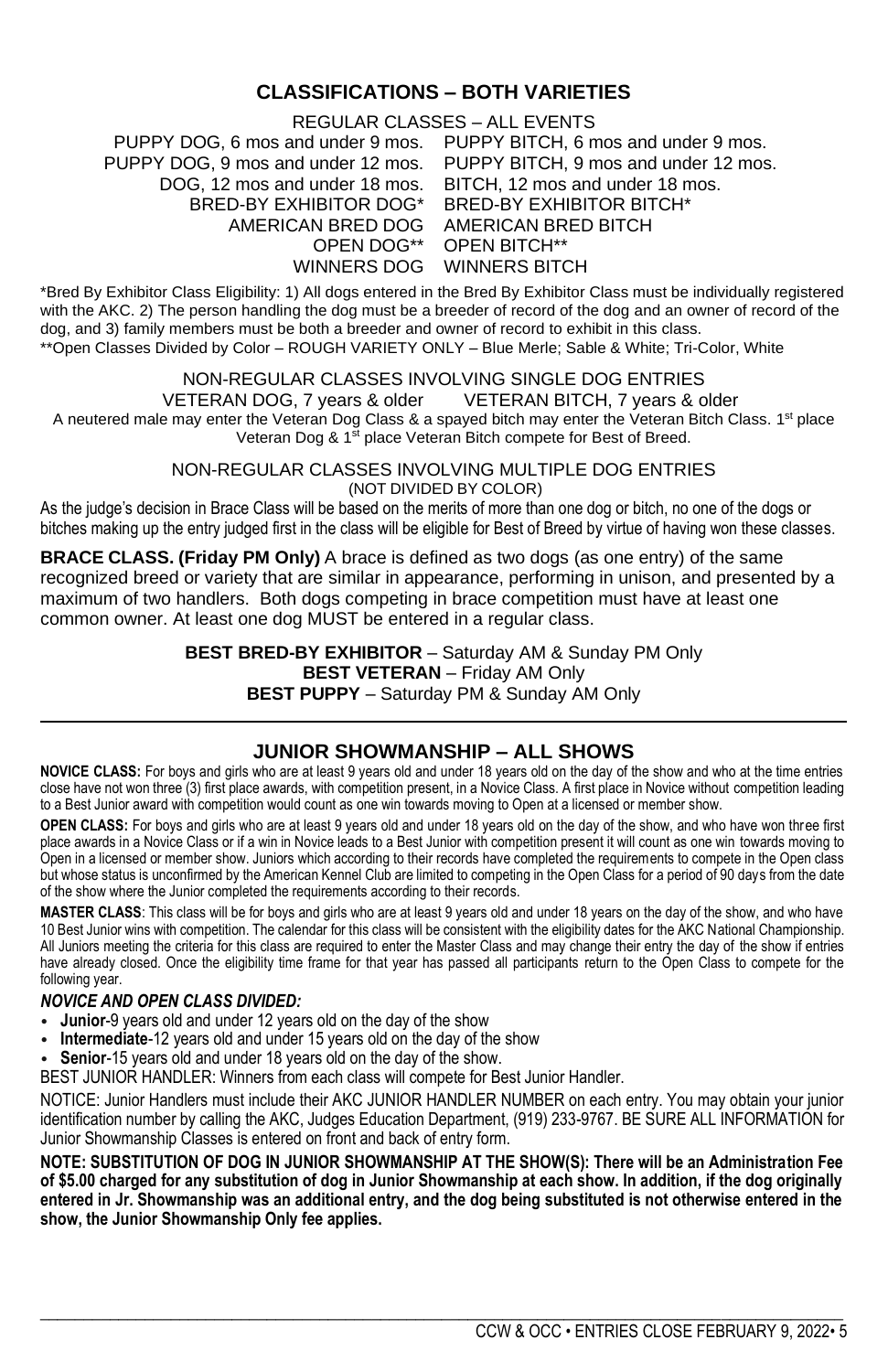### **OBEDIENCE CLASSIFICATIONS**

*Qualifying Score Required for All Prizes in the Regular & Optional Titling Classes.*

NOVICE A NOVICE B OPEN A OPEN B UTILITY A UTILITY B

### **PREFERRED TITLING CLASSES OPTIONAL TITLING CLASSES**

PREFERRED NOVICE PREFERRED OPEN PREFERRED UTILITY

BEGINNER NOVICE A & B GRADUATE NOVICE GRADUATE OPEN VERSATILITY

#### **RALLY CLASSIFICATIONS**

RALLY NOVICE A RALLY NOVICE B RALLY INTERMEDIATE

*Qualifying Score Required for All Prizes in Regular Classes* RALLY ADVANCED A RALLY EXCELLENT A RALLY ADVANCED B

RALLY EXCELLENT B RALLY MASTER

*JUMP HEIGHT MUST BE INDICATED FOR APPLICABLE CLASSES. Entries without Jump Height indicated will be judged at the end of the Class. Jump Heights in Ascending Order.*

TRANSFERS/MOVE-UPS WILL BE ALLOWED AT THIS TRIAL. \_\_\_\_\_\_\_\_\_\_\_\_\_\_\_\_\_\_\_\_\_\_\_\_\_\_\_\_\_\_\_\_\_\_\_\_\_\_\_\_\_\_\_\_\_\_\_\_\_\_\_\_\_\_\_\_\_\_\_\_\_\_\_\_\_\_\_\_\_\_\_\_\_\_\_\_\_\_\_\_

### **RIBBON PRIZES – ALL APPLICABLE EVENTS**

#### REGULAR CLASSES

| Reserve WinnersPurple & White Rosette                 |
|-------------------------------------------------------|
| Best of WinnersBlue & White Rosette                   |
| Best of Variety (each Variety)  Purple & Gold Rosette |
| Best Opposite to Best of Variety (each Variety)       |
|                                                       |
| Select Dog & Bitch Lt. Blue & White Rosette           |
| Best of Breed  Purple & Gold Rosette                  |
| Best Opposite Sex to Best of BreedRed & White Rosette |
| Best Bred By Exhibitor  Dark Green Rosette            |
|                                                       |

#### NON-REGULAR CLASSES

| <b>With Special Participation Rosette</b> |  |
|-------------------------------------------|--|
| Best Junior HandlerRose & Green Rosette   |  |
|                                           |  |

#### SWEEPSTAKES

| Best in Sweepstakes Pink & Green Rosette         |  |
|--------------------------------------------------|--|
| Runner-Up to Best in SweepstakesLavender Rosette |  |

#### OBEDIENCE & RALLY

| Highest Combined Triple Qualifying Score Collie from Advanced B, Excellent B, Master)  Blue & Red Rosette |  |
|-----------------------------------------------------------------------------------------------------------|--|

Prizes will be awarded in the judging rings to the person exhibiting the dog, who will be considered to be the owner or agent of the owner. All claims for trophies and other prizes must be made in the judging ring before the completion of the judging of the breed, and the Event Secretary advised at once in the event of any discrepancy. No award will be mailed. If a trophy listed is unavailable, a trophy of equal or greater value will be awarded.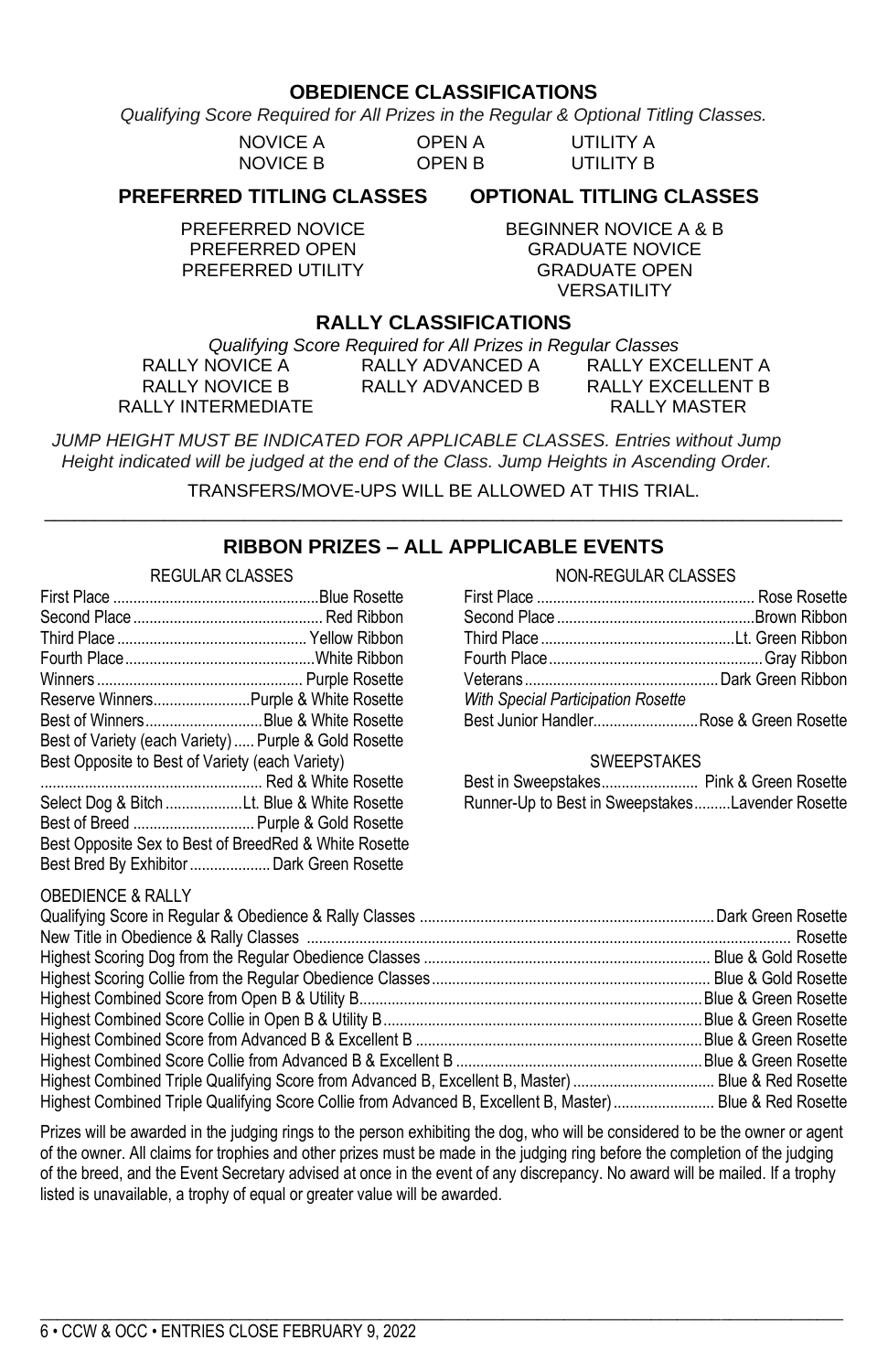### **SPECIAL AWARDS & TROPHIES**

#### **PRIZES & TROPHIES - COLLIE CLUB OF WASHINGTON, INC February 2022 Specialty Show – Trophy list**

COLLIE CLUB OF WASHINGTON offers the following trophies: All trophies designed by CCW Trophy Committee (Corinne Boon, Carrisa Nowinski & Danyall Benavides) unless otherwise stated

### **FRIDAY AM SHOW:**

• Best of Breed – Tray designed by CCW Trophy Committee & **Loving Cup** offered by Collie Club of Washington

- Best of Opposite Sex to Breed Tray
- Best Veterans in Breed Glass tray
- Best Variety Veterans (rough & smooth) Apple dish
- Best of Variety (rough & smooth) Glass plate
- Best Opposite Sex to Variety (rough & smooth) Glass plate
- Best of Winners (rough & smooth) Glass plate
- Winners Dog/Bitch (rough & smooth) Glass plate
- Reserve winners Dog/Bitch (rough & smooth) Glass plate
- 1st place all conformation classes Wooden coaster
- Best Junior Leash holder
- Reserve Junior Wood tray

#### **FRIDAY PM SHOW: Wooden items designed by CCW Trophy Committee & Metal items provided by Gary Webster & Travis Industries**

- Best of Breed Double metal leash holder
- Best of Opposite Sex to Breed Metal napkin holder
- Best of Variety (rough & smooth) Wooden cutting board
- Best Opposite Sex to Variety (rough & smooth) Single metal leash holder
- Best of Winners (rough & smooth) Metal napkin holder
- Brace (rough & smooth) Double metal leash holder
- Winners Dog/Bitch (rough & smooth) Single metal leash holder
- Reserve winners Dog/Bitch (rough & smooth) Metal napkin holder
- 1st place all conformation classes Wooden coaster
- Best Junior Double metal leash holder
- Reserve Junior Single metal leash holder

#### **SUNDAY AM SHOW:**

- Best of Breed 24" Wooden lazy susan
- Best of Opposite Sex to Breed 24" Wooden lazy susan
- Best Puppy 24" Wooden lazy susan
- Best of Variety (rough & smooth) 15" Wooden lazy susan
- Best Opposite Sex to Variety (rough & smooth) 15" Wooden lazy susan
- Best of Winners (rough & smooth) 15" Wooden lazy susan
- Winners Dog/Bitch (rough & smooth) Leash holder
- Reserve winners Dog/Bitch (rough & smooth) Wooden tray
- 1st place all conformation classes Wooden coaster
- Best Junior Large shadow box
- Reserve Junior Small shadow box
- 1st place all performance classes Reusable bag with CCW logo & key chain
- Triple Q Rally (all breed) 24" Wooden lazy susan
- Triple Q Rally (Collie) 24" Wooden lazy susan
- Highest Scoring (all breed) Reg Obedience 15" Wooden lazy susan
- Highest Scoring (Collie) Reg Obedience 15" Wooden lazy susan
- Highest Comb Score (all breed) Open & Utility 24" Wooden lazy susan
- Highest Comb Score (Collie) Open & Utility 24" Wooden lazy susan
- Highest Comb Score (all breed) Advanced & Excellent Rally 15" Wooden lazy susan
- Highest Comb Score (Collie) Advanced & Excellent Rally 15" Wooden lazy susan
- High In Trial Preferred (all breed) Etched glass plate
- High In Trial Preferred (Collie) Etched glass plate
- High Combined Preferred (all breed) Etched glass plate
- High Combined Preferred (Collie) Etched glass plate

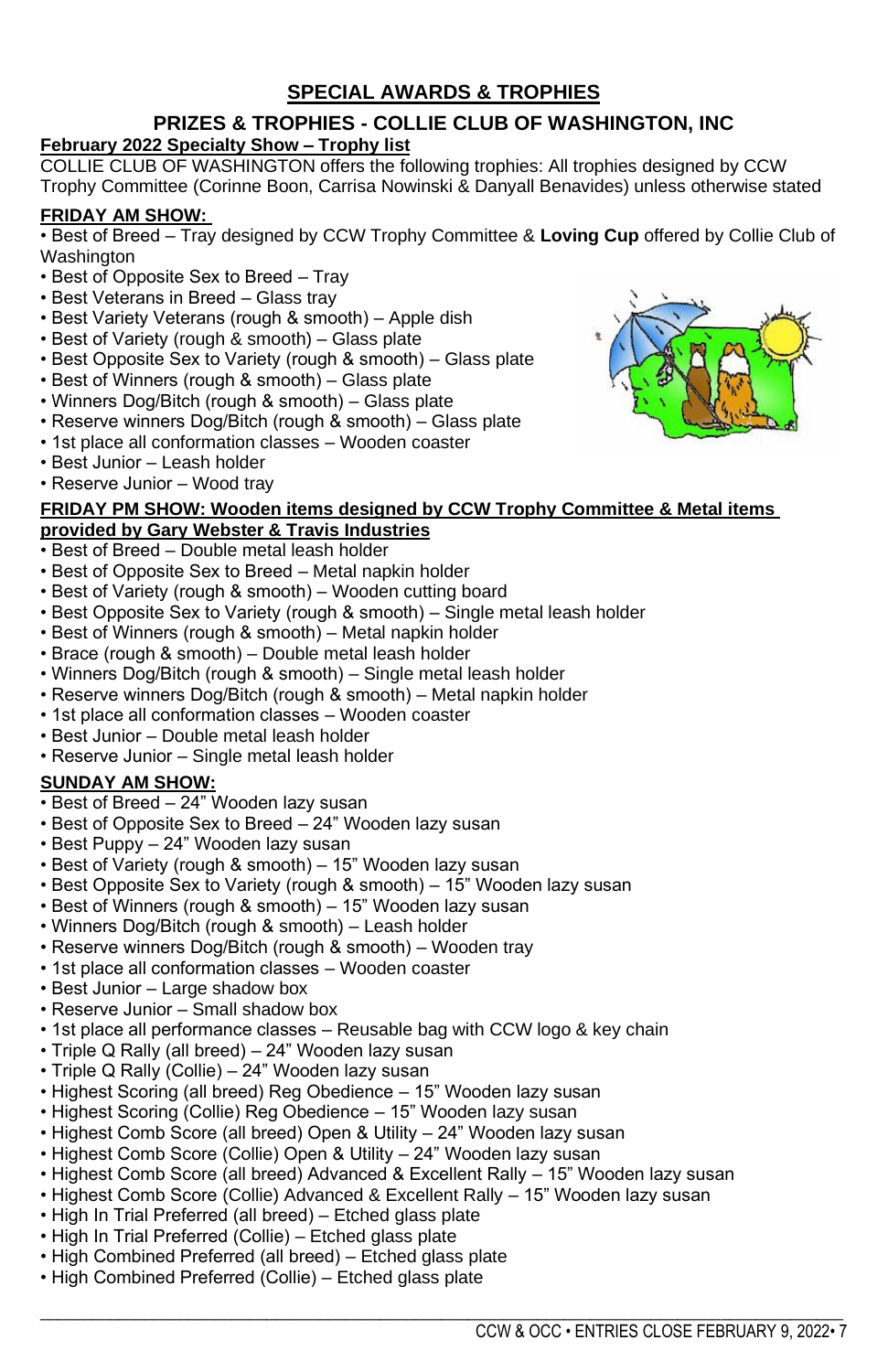#### **SUNDAY PM SHOW: (80th Anniversary edition)**

• Best of Breed – Etched gold rimmed glass tray designed by CCW Trophy Committee & Challenge Trophy (see list)

- Best of Opposite Sex to Breed Etched glass cutting board
- Best Bred by Exhibitor Etched glass cutting board designed by CCW Trophy Committee & Challenge Trophy (see list)
- Best of Variety (rough & smooth) Etched glass cutting board designed by CCW Trophy Committee & Challenge Trophy (see list)
- Best Opposite Sex to Variety (rough & smooth) Etched glass cutting board
- Best of Winners (rough & smooth) Etched glass cutting board
- Winners Dog/Bitch (rough & smooth) Etched glass cutting board
- Reserve winners Dog/Bitch (rough & smooth) Etched glass cutting board
- 1st place all conformation classes Wooden coaster
- Best Junior Etched glass plate
- Reserve Junior Etched glass plate

#### **2022 CCW Specialty Trophy list – Sunday PM Anniversary Show**

Challenge Trophies: These trophies remain in the possession of the Collie Club of Washington until they are retired.

**Best of Breed** - The William Bill Holbrook memorial trophy. Aurealis Collies offers to the Collie Club of Washington, the GCHG Aurealis Endeavour, ROM Challenge Trophy, this trophy must be won by the same exact owner/co-owners three times. This Silver Coffee Tea Service is in loving memory of Bill Holbrook.

**Best of Variety Smooth** - Belfair's Challenge trophy offered by Belfair Collies. A Laura Weiss Original ceramic blue smooth cookie jar. In memory of CH Belfair Onceina Blue Moon donated by Belfair Collies-Alene Evans. This trophy must be won by the same exact owner/co-owners three times.

**Best of Variety Rough** – SnoValley Collies offers Walter Hunt's (1861-1941) beautiful "Shepherd's Pet" 1897 donated by Terry & Mary Cox in honor of our Sophie, Ch Belfair Amazing Grace. The Piece is 24" x 16" it is professionally hand-stretched and is layered with protective ink for a museum-grade finish. Sides are mirror edged, giving the canvas a reflection-like appearance without losing any of the original image. It has a saw tooth hanger and can be hung without a frame or a frame can be added. This trophy must be won by the same exact owner/co-owners three times.

**Best Bred by Exhibitor** – Encore Collies' Challenge trophy, The Collie Club of America's Vintage Silver 18" Loving Cup donated by Corinne Boon & Megan Roberts. In loving memory of "Brett Boon" GCH Bravo Encore's Man O'War CGC CD RN TKN IT 05/05/2004 - 02/09/2018 (Sire: CH Bravo's Kodiak "Oso" Dam: Bravo Fontaine TNT Mandy "Amanda"). To be won by the same Breeder- Owner-Handlers owners/co-owners three times.

#### **~~~~~~~~~~~~~~~~~~~~~~~~~~~~~~~~~~~~~~~~~~~~~~~~~~~~~~~~~~~~~~~~~~~~ BEST OF BREED & CHALLENGE TROPHIES - OVERLAKE COLLIE CLUB**

All Challenge Trophies are offered through the Overlake Collie Club, Inc. at its Specialty Show. For permanent possession, each Challenge Trophy must be won three times by the exact same owner or owners, not necessarily with the same dog, nor at consecutive shows. Each Trophy to remain in the possession of the Club until retired.

#### *SATURDAY FEBRUARY 26, 2022 AM SHOW: OVERLAKE COLLIE CLUB*

BOB - Crate Pad BOS to BOB - Crate Pad Best Of Variety Rough and Smooth - Elevated Dog Bed BOS Rough and Smooth – Collie Health Foundation Brush Best of Winners Rough and Smooth - Collie Health Foundation Brush Winners Dog Rough and Smooth - Kong Floppy Knots Winners Bitch Rough and Smooth - Kong Floppy Knots Reserve Winners Dog/Bitch Rough and Smooth – Dog Treats 1st in class toys or treats Best Bred By Exhibitor - Dog Treats Best Jr - Collie Health Foundation Brush Reserve – Toy

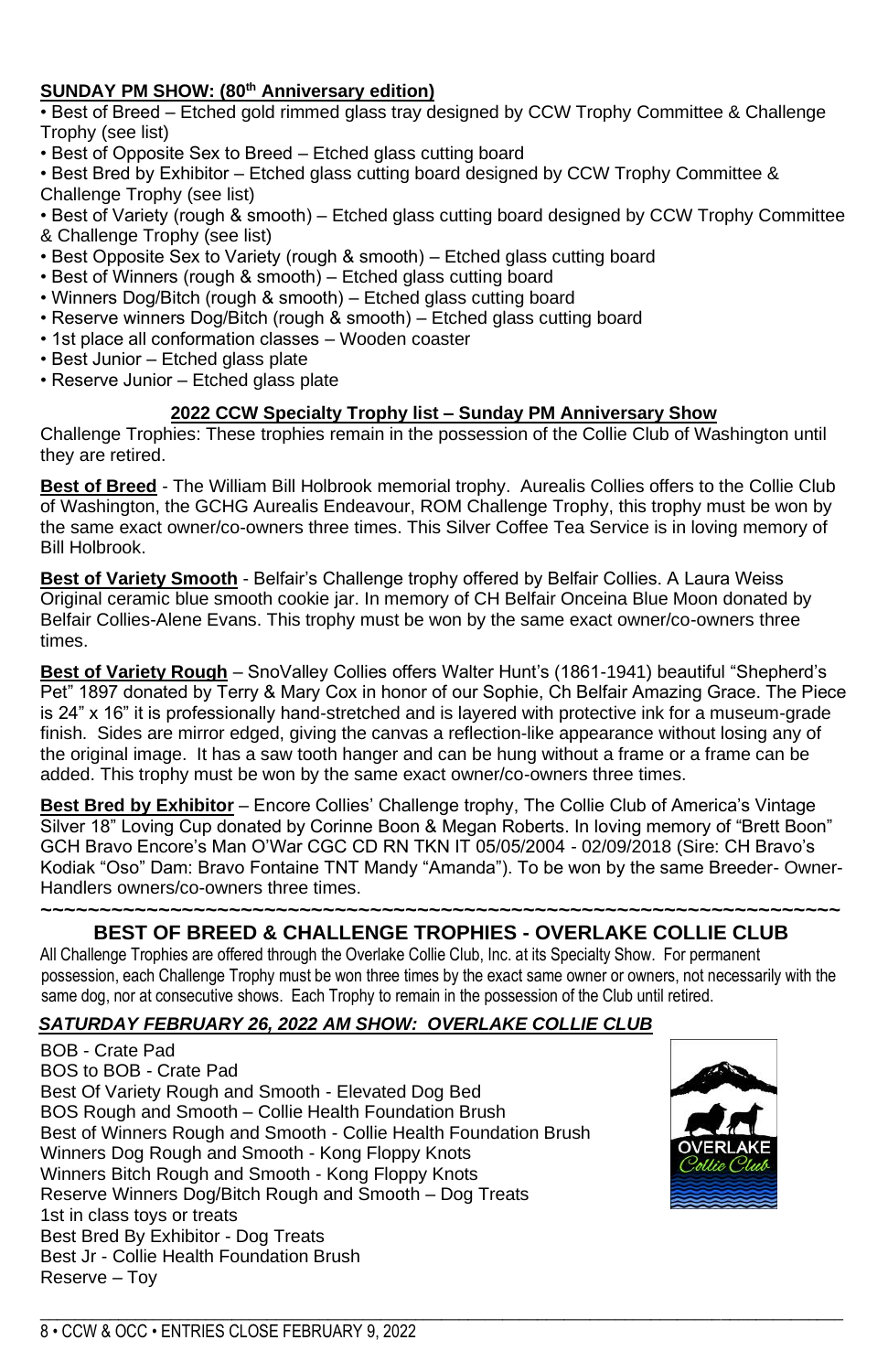#### *SATURDAY FEBRUARY 26, 2022 AM SHOW: OVERLAKE COLLIE CLUB -continued*

Triple Q Rally (All Breed) – Puzzle Toy Triple Q Rally (Collie) – Puzzle Toy Highest Scoring Reg Obedience (All Breed & Collie) – Puzzle Toy Highest Comb Score Open & Utility (All Breed & Collie) – Collapsible Bowl Highest Comb Score Adv & Exc Rally (All Breed & Collie) - Collapsible Bowl High In Trial Preferred (All Breed & Collie) – Collapsible Bowl High Combined Preferred (All Breed & Collie) – Collapsible Bowl 1st in class Treats or Toys

#### *SATURDAY FEBRUARY 26, 2022 PM SHOW: OVERLAKE COLLIE CLUB* BOB - Crate Pad

BOS to BOB - Water Fountain Best Of Variety Rough and Smooth - Collie Health Foundation Brush BOS Rough and Smooth - Beef Jerky Treats & Collapsible Bowl Best of Winners Rough and Smooth - Elevated Dog Bed Winners Dog Rough and Smooth - Training Treats & Collapsible Bowl Winners Bitch Rough and Smooth - Training Treats & Collapsible Bowl Reserve Winners Dog/Bitch Rough and Smooth - Toys 1st in class Treats or Toys Best Puppy - Dog Toy Best Jr - Giggle ball Reserve - Toy

#### *SATURDAY FEBRUARY 26, 2022 SHOW: OVERLAKE COLLIE CLUB* **COLLIE CLUB OF AMERICA LOVING CUP will be presented to BEST OF BREED at SATURDAY AM SHOW ONLY.**

**BEST BRED BY EXHIBITOR:** CYNCLAIR COLLIES BEST BRED BY EXHIBITOR CHALLENGE TROPHY, sterling silver serving dish, offered by Cindy Brown and Nancy Mathes - Cynclair Colllies For permanent possession, this trophy must be won 3 times by the exact same owner or owners, not necessarily with the same dog. Trophy to remain in the possession of the Club until retired.

#### **BEST OF BREED (ROUGH OR SMOOTH):**

THE CH. SOUTHLAND CROSS COUNTRY CHALLENGE TROPHY, offered by Patti Gordon of Gentry Collies and Candace Hunter of Tercan Collies, through the Overlake Collie Club, Inc., this is a silver-plated cup mounted on a marble base. For permanent possession, this trophy must be won three times by the exact same owner or owners, not necessarily with the same dog. Trophy to remain in the possession of the Club until retired.

**BOV ROUGH:** The PAT BECKER MEMORIAL CHALLENGE TROPHY, offered by Alene Evans of Belfair Collies In Loving Memory of Pat Becker, through the Overlake Collie Club Inc., is "The Highlanders" Bronze statue of Scotsman with 2 rough Collies created by Dannyquest Designs. For permanent possession, this trophy must be won three times by the exact same owner or owners, not necessarily with the same dog. Trophy to remain in the possession of the Club until retired.

**BOV SMOOTH:** MOXIE COLLIES CHALLENGE TROPHY offered through the Overlake Collie Club is an original painting done by Melinda Barber of Moxie Collies. For permanent possession, this trophy must be won three times by the exact same owner or owners, not necessarily with the same dog. Trophy to remain in the possession of the Club until retired.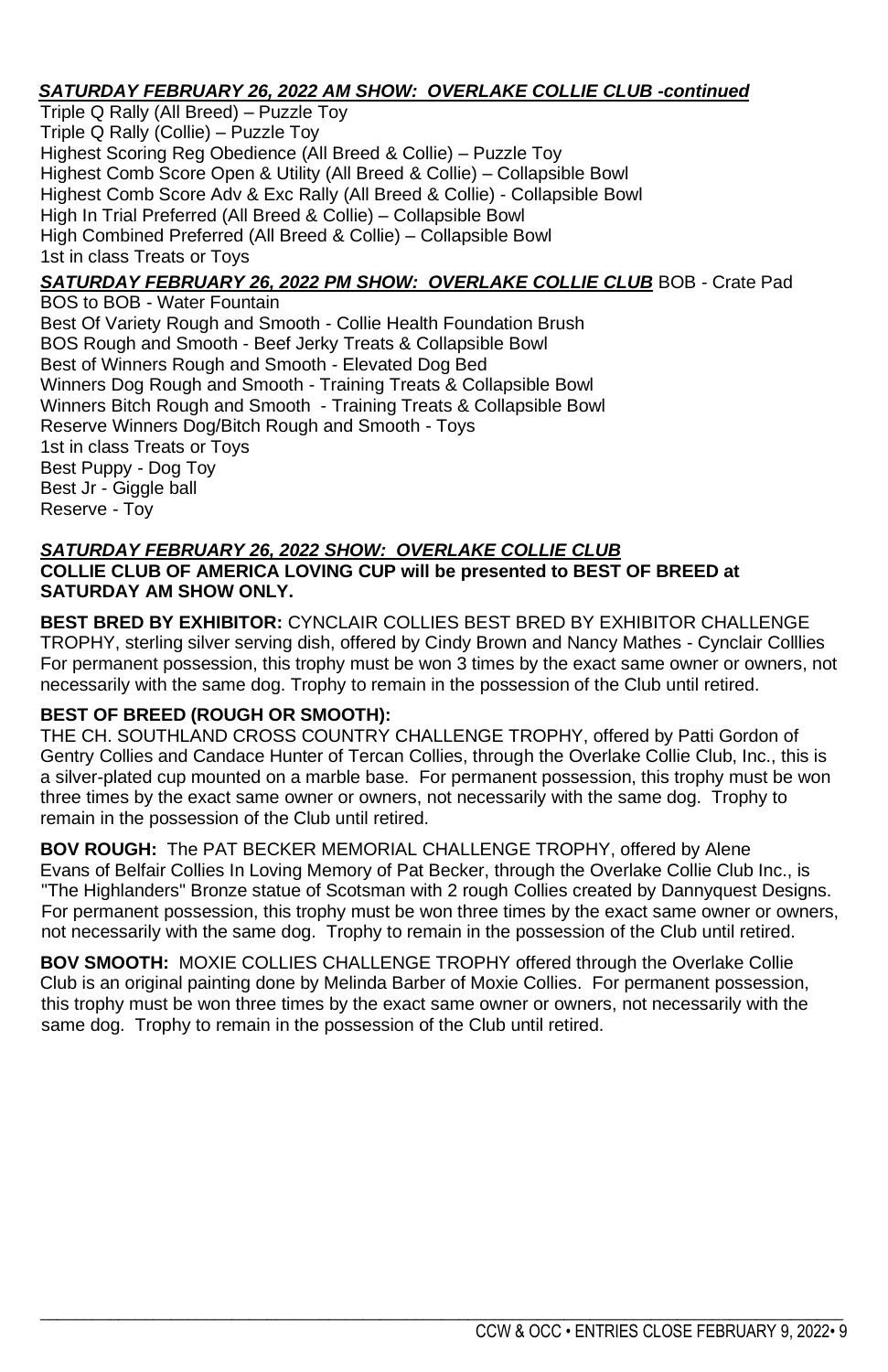## **HOSPITALITY**

### **BREAKFAST**

Pre-packaged snacks with water, coffee & tea Provided courtesy of CCW (Friday & Sunday) & OCC (Sunday)

**NO LUNCH PROVIDED** – Please plan ahead

### **POST-SHOW JUDGES SOCIAL**



Collie Club of Washington and Overlake Collie Club will jointly host a post-show social with hors d'oeuvres, wine/drinks, and dessert in the **OBEDIENCE BUILDING one hour after BOB Judging is complete** on Saturday, 2/26/22. Some chairs will be provided; suggest bringing your own chairs. **Adults - \$20. Juniors - Free.**

**Please RSVP by Weds, Feb 9, 2022, online at [www.DogZibit.com](http://www.dogzibit.com/) or mail name & number attending with check payable to DOGZIBIT,** P. O. Box 2044, Woodinville, WA 98072-2044.

### **ONLINE AUCTION**

The Collie Club of Washington is excited to offer our **ANNUAL ONLINE FUNDRAISER AUCTION**. This auction raises money for our trophies and awards programs and offsets cost of our specialty shows.

Our Auction is supported by our Cub and membership, but anyone is welcome to donate items for the auction.



**PLEASE BID!** The auction will be open two weeks prior to the specialty show. All items will be brought to our Argus

shows for pick up. Any items that need to be mailed via USPS will be at the cost of the bid winner.

Information on how to register for this auction will be posted on the [Collie Club of](https://www.facebook.com/groups/125169600836104)  [Washington's Facebook page.](https://www.facebook.com/groups/125169600836104) Look for CC of WA Fundraiser. Questions??? Please contact Gary Webster, Collie Club Of Washington FB page Moderators, Kelly Whitsen [Kell1279@att.net](mailto:Kell1279@att.net) or Corinne Boon [corinneboon79@gmail.com.](mailto:corinneboon79@gmail.com)

# **GROOMING SPACE**

Grooming space is limited due to social distance requirements. 10x10' space for 1-3 dogs, 10x15' space for 4 dogs. **NO XPENS and NO BLOWERS** allowed inside.

The Show Committee reserves the right to rearrange grooming set ups due to space constraints. The Clubs appreciate everyone's cooperation.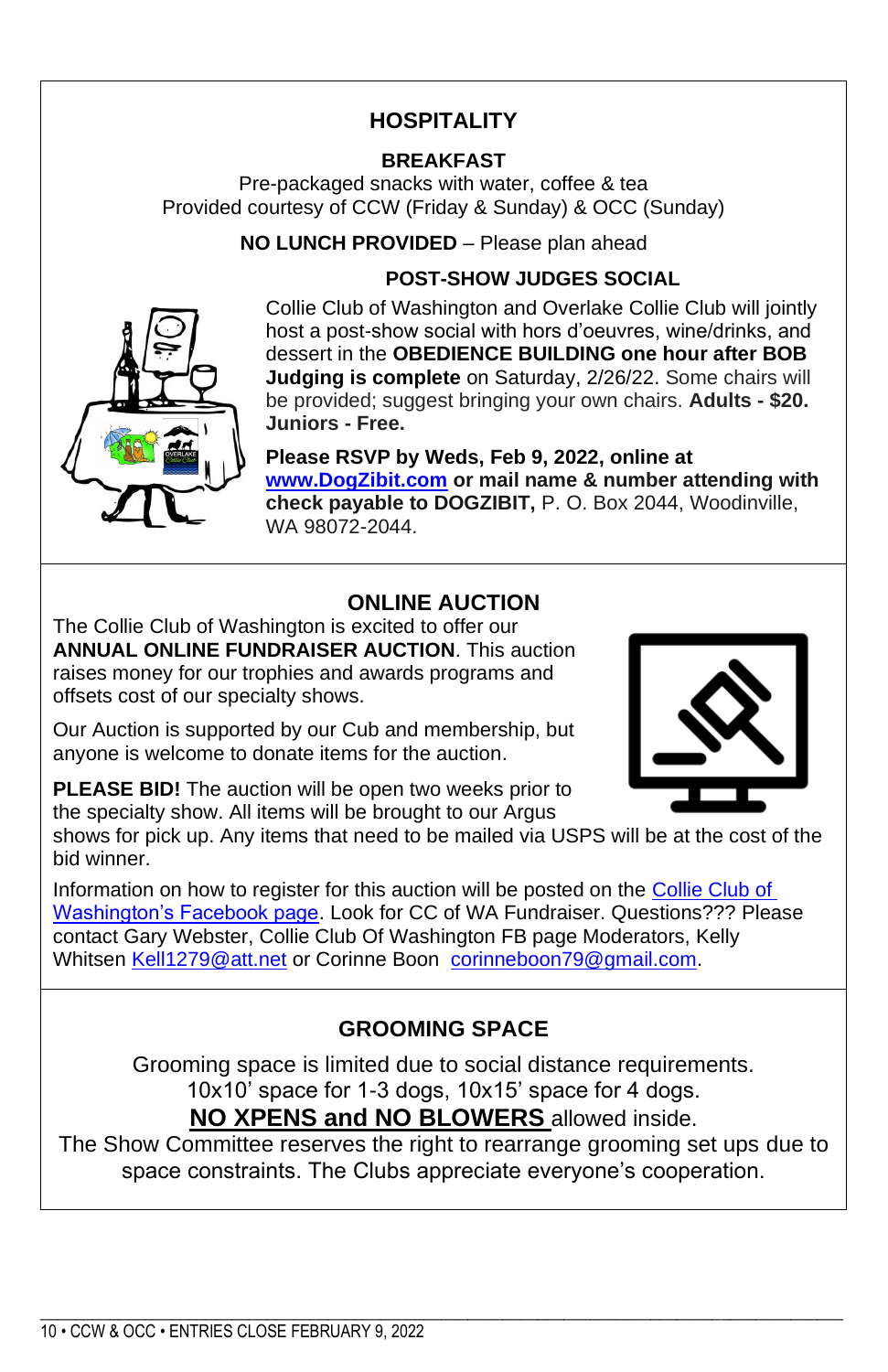# **GET READY FOR THE SHOWS!**

**Friday, February 25, 2022,** from 6 pm – 8 pm

The Collie Club of Washington invites you to attend

# **PERFORMANCE RENT-A-RING!**

Pre-Entry: \$5 for 10 minutes / Day of Show: \$10 for 10 minutes

Want to alleviate some Obedience jitters?

Want to know where the scary spots for your dog are on the Rally course? Friday night we offer Rent-A-Ring.

10 minutes in the ring with you and your dog to get familiar with the space, smell all the smells, and sneak in a little practice before the show starts.

> You can also share your ring time with friends. Contact Julie Gorveatt at *ilgag@comcast.net* for details.

### ACCOMMODATIONS

- **Best Western Peppertree. 877-574-2464 or 253-887-7600** 401 8th St., SW, Auburn, WA. 2 dog limit, no pet fee
- **Travel Lodge Suites. 253-833-7171.** Nine 16th St., NW, Auburn, WA. \$10 Pet fee per pet
- **Day's Inn. 253-939-5950.** 1521 D St., NE, Auburn, WA. \$15 non-refundable pet fee plus \$5 each addl night
- **LaQuinta. 253-804-9999.** 225 6th Street S.E., Auburn, WA. No Pet Fee.

### **RATES QUOTED ARE FROM THE ARGUS WEBSITE**

#### **Argus Ranch, Brutus Hall. \$70 to \$90 per night, 1 to 2 person rooms RV Hookups: \$30/day**

PLEASE VISI[T](http://www.argusranch.com/book-a-room) <http://www.argusranch.com/book-a-room> online to book AND pay for your room or to reserve an RV space. For further information, contact Argus Ranch by e-mail at arfreservations@gmail.com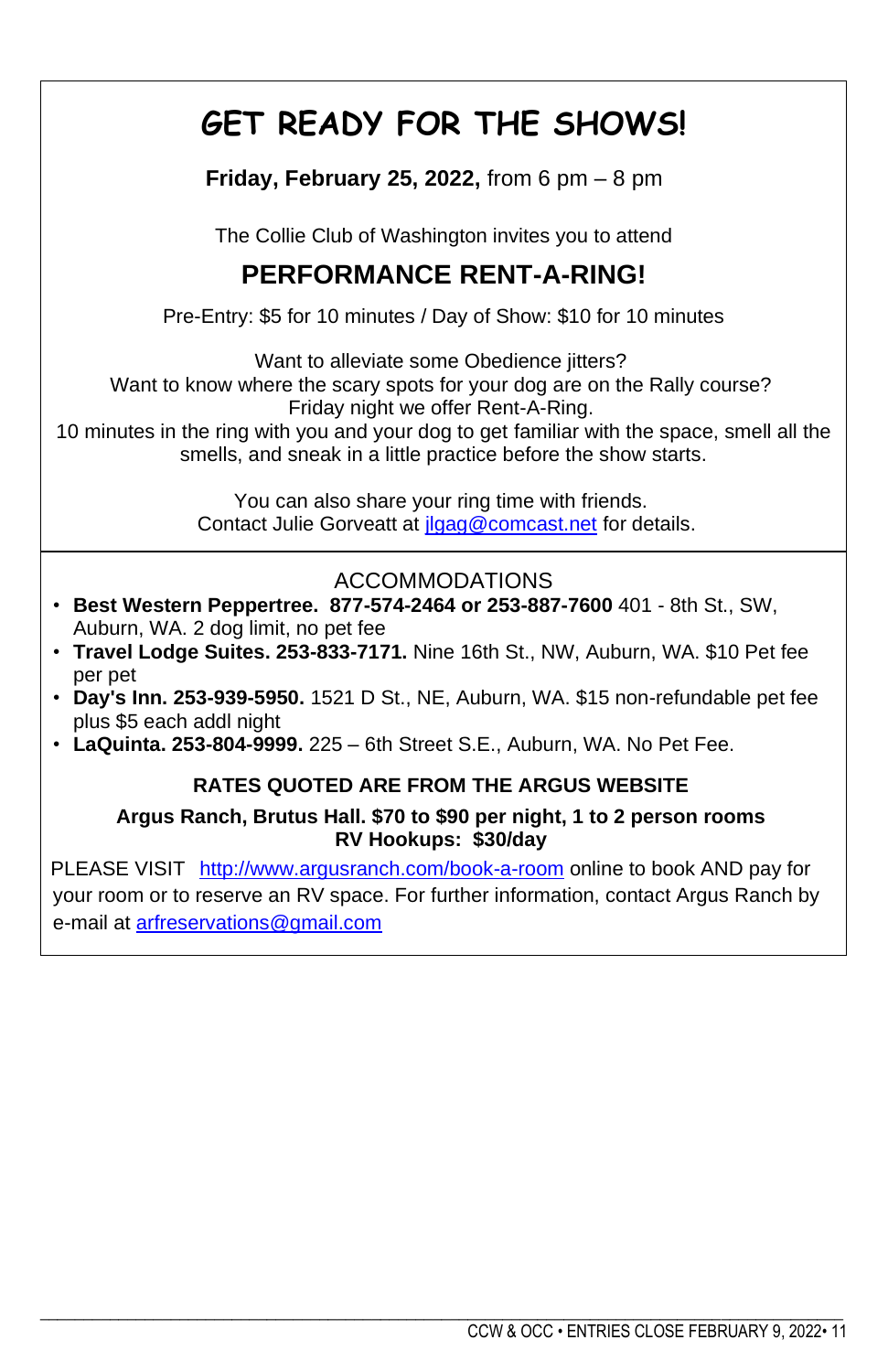### **GENERAL INFORMATION AND SHOW RULES**

- 1. Entries must reach the Show Secretary, DogZibit, P. O. Box 2044, Woodinville, WA 98072-2044 by the closing date & time specified in the Premium List. After which time no entries can be accepted, canceled, changed, substituted, corrected, completed or signed and no entry fees refunded. Any change or cancellation must be made in writing and received prior to closing, except as provided in Chapter 11, Section 6 of the American Kennel Club Dog Show Rules and Regulations. Fees must accompany entries; DogZibit assumes no responsibility for cash sent through the mail. The Club and/or DogZibit assumes no responsibility for wrong or incomplete information given on the entry blank by the owner or agent of the owner.
- 2. No Entry will be accepted which specifies any condition as to its acceptance. Telegraph, FAX and unsigned entries cannot be accepted. Entries not on Official AKC Entry Forms and photocopies of entry forms without Agreement and Rules on reverse side are **not acceptable**. Exhibitors are admonished to make themselves familiar with this agreement. Rule books may be obtained from the AKC, 5580 Centerview Dr., Raleigh, NC 27606.The Club and/or DogZibit assumes no responsibility for incorrect or incomplete information given on the entry blank by the owner or the owner's agent which includes entering a dog in a class which the dog is not eligible to compete. **Responsibility for completeness of entry rests solely with entrant.**
- 3. **Returned checks** do not constitute a valid entry fee. DogZibit will add a \$30.00 collection fee to the amount of each returned check. We will not re-process checks. The exhibitor will be contacted & required to send a money order for the original amount PLUS the \$30.00 NSF fee. Subsequent returned checks from same person may result in their being put on a CASH ONLY BASIS.
- 4. **Exhibitors' entry acknowledgements** will be made as soon as practicable by email to the address given on the entry blank. If not received by the end of the closing date, notify DogZibit. Judging programs will be sent at least a week prior to the show.
- 5. **No refunds of entry fees** when a dog is absent, disqualified, sick, lame, excused by the Judge or Veterinarian, or barred from competition by action of the Show Committee, or because it has been entered incorrectly. There is no refund for duplicate entries or overpayments. If because of riots, wars, strikes, civil disturbances, national emergencies, health emergencies, and the dictates of law enforcement or of the owner(s) of the grounds and/or facilities or other acts beyond the control of the management it is impossible to open or to complete the event, no refund of entry fee will be made. Extreme weather conditions, such as, but not limited to snowstorms, hurricanes, lightning, extreme heat, heavy rains, or other circumstances including, but not limited to, the condition of the facilities or grounds and/or the ingress and egress from the grounds, must be considered for the health and safety of the dogs, exhibitors and spectators. The well-being of dogs, exhibitors and spectators is of paramount importance, and, in the event, it is necessary to cancel or stop the event before completion, no refund of entry fee will be made. To find out about any AKC event cancellations call the AKC Event Cancellation Hotline (877) 252-3229.
- 6. **Refunds** for cancellations due to judge change or cancellations made prior to entries closing will be mailed by the Club to said Exhibitor or Agent AFTER THE SHOW. An administrative fee of \$5.00 will be withheld from all refunds for entries cancelled prior to the closing of entries.
- 7. The Club may **decline any entries** for cause and may refuse to receive or may remove any dog on account of disease, viciousness or other causes, & no one shall have any claim or recourse against the Kennel Club or any official thereof.
- 8. An AKC Recording Fee of \$.50 first entry only and an AKC Event Service Fee of \$3.00 per entry will be required for each dog entered at any Licensed or Member Club Show, Obedience Trial or Tracking Test. For Rally Trials the fee is \$3.50 for each first entry and \$3.00 for each additional entry. All Recording and Event Service Fees are paid to the American Kennel Club.
- 9. Dogs, which according to their owners' records have completed the requirements for a championship after the closing of entries for the show but whose championships are unconfirmed, may be transferred from one of the regular classes to the Best of Breed Competition, provided this transfer is made to the DogZibit at least one-half hour prior to the start of the earliest Conformation judging at the Show.
- 10.Dogs need be present only for scheduled judging and will be released if not needed for further judging. Dogs must be ready for judging. Neither the Club nor DogZibit will be responsible or obligated to furnish any service for notifying exhibitors or their agents when the dog's presence is needed in a judging ring. Judges need not wait for any dog holding up a class. Owners or agents alone are responsible for the presence of their dogs in the judging rings.
- 11.Only dogs eligible for these shows will be admitted into the show area. There is no provision for unentered dogs. All dogs present must be held on leash or confined to their crates except when being judged or when in exercising ring.
- 12. The Club reserves the right to substitute a prize of equal or greater value.
- 13.The Club, DogZibit, their agents, employees, etc., will use due care and diligence for the welfare of dogs and exhibitors, but will **assume no responsibility for any loss, damage or injury** sustained by exhibitors, handlers, or to any of their dogs or property participating in these shows, and further assumes no responsibility for injury to children at this show. Please do not leave any dogs in closed vehicles. All persons attending this dog show hereby waive any claim for damages against the Club, its members or agents, in the event a motor vehicle must be entered to rescue a dog from overheating or suffocation due to improper ventilation.
- 14.**All rights to televise, videotape, advertise, photograph, promote** or otherwise exploit this event are vested in the Club, or in persons to whom assignments of such rights have been made in writing by the Club. All persons and animals on the show grounds at any time while the show is in progress, do by attending this show or participating therein, grant to the Club the right to photograph, televise, videotape, audiotape or otherwise use their likeness and voice in any manner without further release or consent. The Club is not responsible for the actions or products of the commercial vendors at the show.
- 15.Please note: Any hotel or motel listed in the premium list is subject to Event Committee Rules. We expect our exhibitors to be responsible guests. A report that an exhibitor at this show has abused hotel or motel property during this weekend may result in disciplinary action. Clubs reserve the right to decline future entries from the offending party in accordance with the provisions of the Rules Applying to Dog Shows.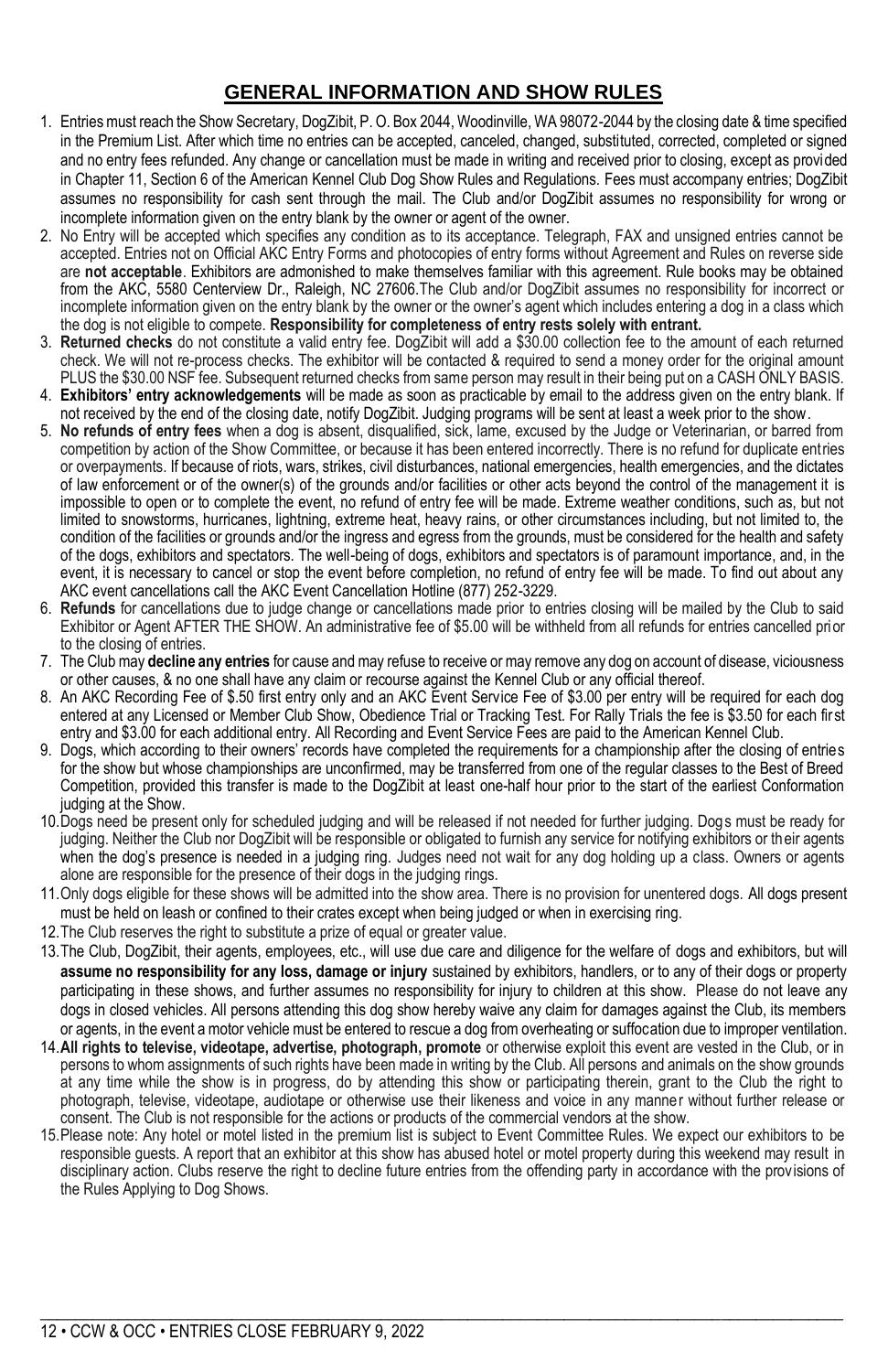|                                                                                                                                                                                                                                                                                                                                  | <b>ENTRIES CLOSE 6:00PM PST, WEDNESDAY, FEBRUARY 9, 2022</b><br><b>COLLIE CLUB OF WASHINGTON, INC. &amp; OVERLAKE COLLIE CLUB SPECIALTIES</b> |                                     |                                                                                                                                                                                  |                                                                                                                                                                                                                                                                                                                                  |
|----------------------------------------------------------------------------------------------------------------------------------------------------------------------------------------------------------------------------------------------------------------------------------------------------------------------------------|-----------------------------------------------------------------------------------------------------------------------------------------------|-------------------------------------|----------------------------------------------------------------------------------------------------------------------------------------------------------------------------------|----------------------------------------------------------------------------------------------------------------------------------------------------------------------------------------------------------------------------------------------------------------------------------------------------------------------------------|
|                                                                                                                                                                                                                                                                                                                                  |                                                                                                                                               |                                     | Events #2022052501, 2022052502, 2022052509, 2022052510,                                                                                                                          |                                                                                                                                                                                                                                                                                                                                  |
| AMERICAN                                                                                                                                                                                                                                                                                                                         |                                                                                                                                               |                                     | 2022052504, 2022272003, 2022272002, 2022272001                                                                                                                                   |                                                                                                                                                                                                                                                                                                                                  |
| Kennel Club®<br><b>I ENCLOSE</b>                                                                                                                                                                                                                                                                                                 |                                                                                                                                               |                                     | Argus Ranch, 35612 212TH Way SE, Auburn, WA 98092                                                                                                                                | PLEASE CHECK APPROPRIATE BOX FOR SHOW(S) YOU WISH TO ENTER. YOU MUST ENCLOSE ALL ENTRY FEES.                                                                                                                                                                                                                                     |
| _ for entry<br>s i                                                                                                                                                                                                                                                                                                               |                                                                                                                                               |                                     |                                                                                                                                                                                  |                                                                                                                                                                                                                                                                                                                                  |
| fees. IMPORTANT-<br><b>Read Carefully</b>                                                                                                                                                                                                                                                                                        | CCW, 2/25/22                                                                                                                                  |                                     | OCC, 2/26/22                                                                                                                                                                     | CCW, 2/27/22                                                                                                                                                                                                                                                                                                                     |
| Instructions on                                                                                                                                                                                                                                                                                                                  | $\Box$ Conf AM $\Box$ Juniors                                                                                                                 |                                     | $\Box$ Conf AM $\Box$ Juniors                                                                                                                                                    | $\Box$ Conf AM $\Box$ Juniors                                                                                                                                                                                                                                                                                                    |
| Reverse Side<br>Before Filling Out.                                                                                                                                                                                                                                                                                              | $\Box$ Conf <b>PM</b> $\Box$ Juniors                                                                                                          |                                     | $\Box$ Conf PM $\Box$ Juniors<br>$\Box$ OBEDIENCE                                                                                                                                | $\Box$ Conf PM $\Box$ Juniors<br>$\Box$ OBEDIENCE                                                                                                                                                                                                                                                                                |
| Numbers in the                                                                                                                                                                                                                                                                                                                   |                                                                                                                                               |                                     | $\Box$ RALLY                                                                                                                                                                     | $\Box$ RALLY                                                                                                                                                                                                                                                                                                                     |
| boxes indicate                                                                                                                                                                                                                                                                                                                   |                                                                                                                                               |                                     | ENTRY FEES FOR EACH EVENT, EACH DAY                                                                                                                                              |                                                                                                                                                                                                                                                                                                                                  |
| sections of the<br>instructions                                                                                                                                                                                                                                                                                                  | \$30.00                                                                                                                                       |                                     | • Conformation-First Class • Obedience-First Class • Rally-First Class                                                                                                           |                                                                                                                                                                                                                                                                                                                                  |
| relevant to the                                                                                                                                                                                                                                                                                                                  | \$22.00                                                                                                                                       |                                     | . Each additional entry of same dog in any one event, each day                                                                                                                   |                                                                                                                                                                                                                                                                                                                                  |
| information                                                                                                                                                                                                                                                                                                                      | Free                                                                                                                                          | Jr. Showmanship as Additional Class | . Puppy 6-9, 9-12 mo Classes . Non-Regular Class . Jr. Showmanship Only                                                                                                          |                                                                                                                                                                                                                                                                                                                                  |
| needed in that<br>box. (PLEASE                                                                                                                                                                                                                                                                                                   |                                                                                                                                               |                                     |                                                                                                                                                                                  |                                                                                                                                                                                                                                                                                                                                  |
| PRINT)                                                                                                                                                                                                                                                                                                                           |                                                                                                                                               |                                     | MAKE ALL CHECKS PAYABLE TO: DOGZIBIT (Canadians, make fees payable in US Funds.)<br>ENTER ONLINE: www.DOGZIBIT.com then pay online (fees apply) OR mail check to: P.O. Box 2044, |                                                                                                                                                                                                                                                                                                                                  |
|                                                                                                                                                                                                                                                                                                                                  | Woodinville, WA 98072-2044.                                                                                                                   |                                     |                                                                                                                                                                                  |                                                                                                                                                                                                                                                                                                                                  |
| <b>BREED</b>                                                                                                                                                                                                                                                                                                                     |                                                                                                                                               | VARIETY [1]                         |                                                                                                                                                                                  | <b>SEX</b>                                                                                                                                                                                                                                                                                                                       |
| DOG SHOW CLASS [2,3]                                                                                                                                                                                                                                                                                                             |                                                                                                                                               | <b>CLASS DIVISIONS [3]</b>          |                                                                                                                                                                                  | □ BLUE MERLE □ SABLE & WHITE □ TRI-COLOR                                                                                                                                                                                                                                                                                         |
|                                                                                                                                                                                                                                                                                                                                  |                                                                                                                                               | Weight, Color, Etc.                 | $\square$ WHITE                                                                                                                                                                  |                                                                                                                                                                                                                                                                                                                                  |
| <b>ADDITIONAL</b><br><b>CLASS</b>                                                                                                                                                                                                                                                                                                |                                                                                                                                               | <b>JR SHOWMANSHIP</b><br>CLASS      |                                                                                                                                                                                  | <b>JR HANDLER</b><br><b>NUMBER</b>                                                                                                                                                                                                                                                                                               |
| <b>RALLY</b><br><b>CLASS</b>                                                                                                                                                                                                                                                                                                     |                                                                                                                                               | <b>RALLY</b><br>JUMP HEIGHT         |                                                                                                                                                                                  | <b>ADDITIONAL</b><br>RALLY CLASS                                                                                                                                                                                                                                                                                                 |
| <b>OBEDIENCE</b>                                                                                                                                                                                                                                                                                                                 |                                                                                                                                               | <b>OBEDIENCE</b>                    |                                                                                                                                                                                  | 1. ADDITIONAL                                                                                                                                                                                                                                                                                                                    |
| <b>CLASS</b><br>2. ADDITIONAL                                                                                                                                                                                                                                                                                                    |                                                                                                                                               | <b>JUMP HEIGHT</b><br>3. ADDITIONAL |                                                                                                                                                                                  | OBED CLASS<br>4. ADDITIONAL                                                                                                                                                                                                                                                                                                      |
| OBED CLASS                                                                                                                                                                                                                                                                                                                       |                                                                                                                                               | OBED CLASS                          |                                                                                                                                                                                  | OBED CLASS                                                                                                                                                                                                                                                                                                                       |
| <b>FULL NAME</b><br>OF DOG (AKC TITLES ONLY)                                                                                                                                                                                                                                                                                     |                                                                                                                                               |                                     |                                                                                                                                                                                  |                                                                                                                                                                                                                                                                                                                                  |
| $\Box$ AKC# $\Box$ PAL# $\Box$ FOREIGN REG# &                                                                                                                                                                                                                                                                                    |                                                                                                                                               |                                     | PLACE OF BIRTH (list country)                                                                                                                                                    | DATE OF BIRTH                                                                                                                                                                                                                                                                                                                    |
| <b>COUNTRY</b>                                                                                                                                                                                                                                                                                                                   |                                                                                                                                               |                                     |                                                                                                                                                                                  |                                                                                                                                                                                                                                                                                                                                  |
| <b>ENTER # HERE:</b><br><b>BREEDER</b>                                                                                                                                                                                                                                                                                           |                                                                                                                                               |                                     |                                                                                                                                                                                  |                                                                                                                                                                                                                                                                                                                                  |
|                                                                                                                                                                                                                                                                                                                                  |                                                                                                                                               |                                     |                                                                                                                                                                                  |                                                                                                                                                                                                                                                                                                                                  |
| <b>SIRE</b>                                                                                                                                                                                                                                                                                                                      |                                                                                                                                               |                                     |                                                                                                                                                                                  |                                                                                                                                                                                                                                                                                                                                  |
| DAM                                                                                                                                                                                                                                                                                                                              |                                                                                                                                               |                                     |                                                                                                                                                                                  |                                                                                                                                                                                                                                                                                                                                  |
| <b>ACTUAL OWNER(S)[4]</b>                                                                                                                                                                                                                                                                                                        |                                                                                                                                               |                                     |                                                                                                                                                                                  |                                                                                                                                                                                                                                                                                                                                  |
| Please Print<br><b>OWNER'S ADDRESS</b>                                                                                                                                                                                                                                                                                           |                                                                                                                                               |                                     |                                                                                                                                                                                  |                                                                                                                                                                                                                                                                                                                                  |
| CITY, STATE, ZIP                                                                                                                                                                                                                                                                                                                 |                                                                                                                                               |                                     |                                                                                                                                                                                  |                                                                                                                                                                                                                                                                                                                                  |
|                                                                                                                                                                                                                                                                                                                                  | NAME OF OWNER'S AGENT [IF ANY] AT SHOW                                                                                                        |                                     |                                                                                                                                                                                  |                                                                                                                                                                                                                                                                                                                                  |
|                                                                                                                                                                                                                                                                                                                                  |                                                                                                                                               |                                     |                                                                                                                                                                                  |                                                                                                                                                                                                                                                                                                                                  |
|                                                                                                                                                                                                                                                                                                                                  |                                                                                                                                               |                                     |                                                                                                                                                                                  | I CERTIFY that I am the actual owner of the dog, or that I am the duly authorized agent of the actual owner whose name I have entered above. In consideration<br>of the acceptance of this entry, I (we) agree to abide by the rules and regulations of The American Kennel Club in effect at the time of this event, and by any |
|                                                                                                                                                                                                                                                                                                                                  |                                                                                                                                               |                                     |                                                                                                                                                                                  | additional rules and requlations appearing in the premium list for this event, and further agree to be bound by the "Agreement" printed on the reverse side of this                                                                                                                                                              |
| entry form. I (we) certify and represent that the dog entered is not a hazard to persons or other dogs. This entry is submitted for acceptance on the foregoing<br>representation and Agreement. I (we) agree to conduct myself (ourselves) in accordance with all such Rules and Regulations (including all provisions applying |                                                                                                                                               |                                     |                                                                                                                                                                                  |                                                                                                                                                                                                                                                                                                                                  |
| to discipline) and to abide by any decisions made in accord with them.                                                                                                                                                                                                                                                           |                                                                                                                                               |                                     |                                                                                                                                                                                  |                                                                                                                                                                                                                                                                                                                                  |
| SIGNATURE of the owner or his agent duly<br>authorized to make this entry                                                                                                                                                                                                                                                        |                                                                                                                                               |                                     |                                                                                                                                                                                  |                                                                                                                                                                                                                                                                                                                                  |
| PHONE#                                                                                                                                                                                                                                                                                                                           |                                                                                                                                               |                                     | Are you a new exhibitor?                                                                                                                                                         | Owner-Handled Series Eligible?                                                                                                                                                                                                                                                                                                   |
|                                                                                                                                                                                                                                                                                                                                  | $\Box$ YES $\Box$ NO<br>$\square$ YES<br>$\square$ NO                                                                                         |                                     |                                                                                                                                                                                  |                                                                                                                                                                                                                                                                                                                                  |
| EMAIL ADDRESS (acknowledgment or<br>entry receipt will be sent to this email address):                                                                                                                                                                                                                                           |                                                                                                                                               |                                     |                                                                                                                                                                                  |                                                                                                                                                                                                                                                                                                                                  |
|                                                                                                                                                                                                                                                                                                                                  |                                                                                                                                               |                                     |                                                                                                                                                                                  |                                                                                                                                                                                                                                                                                                                                  |

\_\_\_\_\_\_\_\_\_\_\_\_\_\_\_\_\_\_\_\_\_\_\_\_\_\_\_\_\_\_\_\_\_\_\_\_\_\_\_\_\_\_\_\_\_\_\_\_\_\_\_\_\_\_\_\_\_\_\_\_\_\_\_\_\_\_\_\_\_\_\_\_\_\_\_\_\_\_\_\_\_\_\_\_\_\_\_\_\_\_\_\_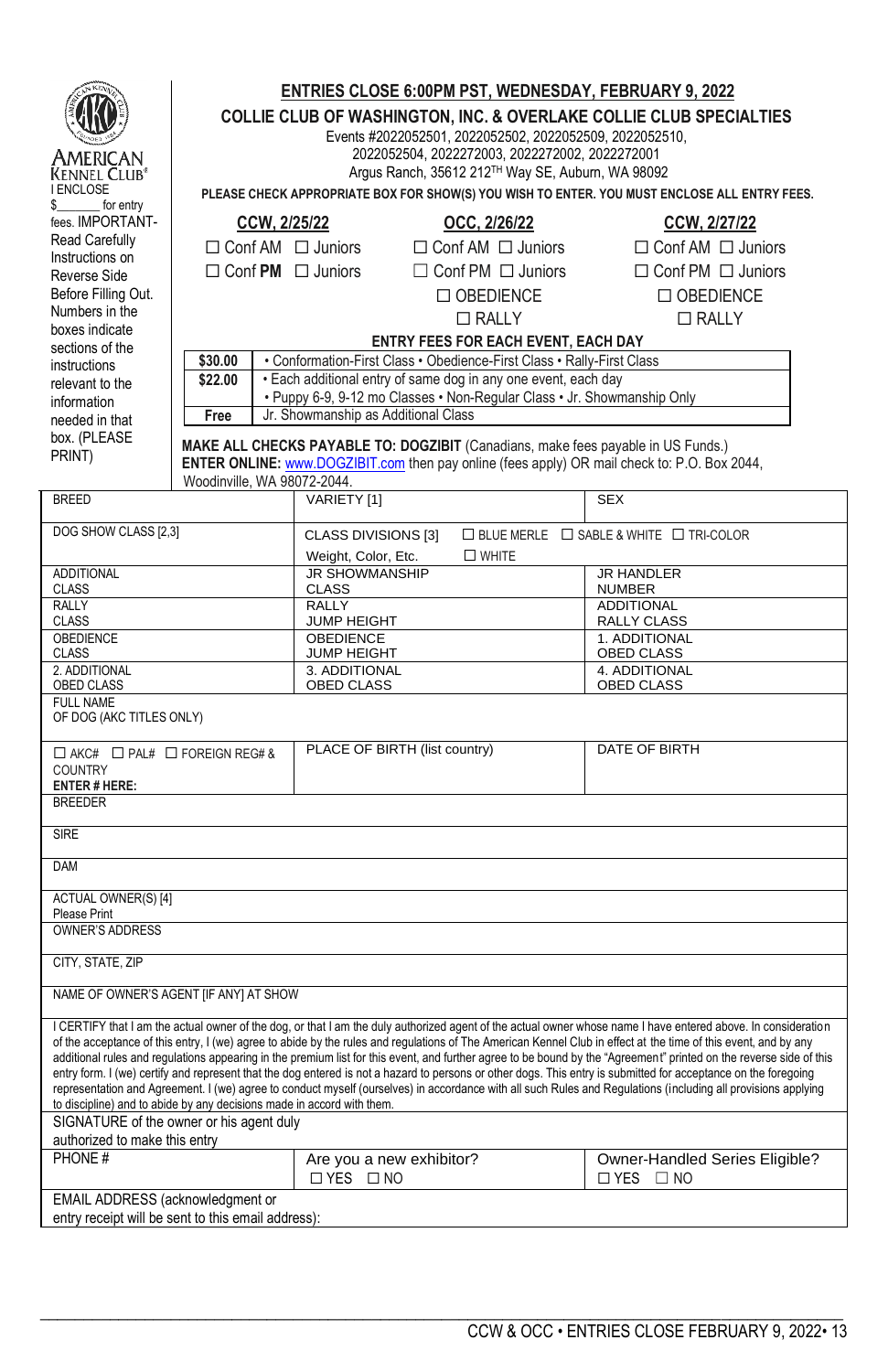AKC Rules, Regulations, Policies and Guidelines are available on the American Kennel Club website: *[www.akc.org](http://www.akc.org/)*

#### AGREEMENT

I certify that I am the actual owner of the dog, or that I am the duly authorized agent of the actual owner whose name I have entered above. In consideration of the acceptance of this entry, I (we) agree to abide by the rules and regulations of The American Kennel Club in effect at the time of this event, and any additional rules and regulations appearing in the premium list of this event and entry form and any decision made in accord with them. I (we) agree that the club holding this event has the right to refuse this entry for cause which the club shall deem sufficient. I (we) certify and represent that the dog entered is not a hazard to persons or other dogs. In consideration of the acceptance of this entry and of the holding of this event and of the opportunity to have the dog judged and to win prizes, ribbons, or trophies, I (we) agree to hold the AKC, the event-giving club, their members, directors, governors, officers, agents, superintendents or event secretary and the owner and/or lessor of the premises and any provider of services that are necessary to hold this event and any employees or volunteers of the aforementioned parties, and any AKC approved judge, judging at this event, harmless from any claim for loss or injury which may be alleged to have been caused directly or indirectly to any person or thing by the act of this dog while in or about the event premises or grounds or near any entrance thereto, and I (we) personally assume all responsibility and liability for any such claim; and I (we) further agree to hold the aforementioned parties harmless from any claim for loss, injury or damage to this dog. Additionally, I (we) hereby assume the sole responsibility for and agree to indemnify, defend and save the aforementioned parties harmless from any and all loss and expense (including legal fees) by reason of the liability imposed by law upon any of the aforementioned parties for damage because of bodily injuries, including death at any time resulting therefrom, sustained by any person or persons, including myself (ourselves), or on account of damage to property, arising out of or in consequence of my (our) participation in this event, however such, injuries, death or property damage may be caused, and whether or not the same may have been caused or may be alleged to have been caused by the negligence of the aforementioned parties or any of their employees, agents, or any other person. I (we) agree that the determination of whether the injury is serious shall be made by the event veterinarian and is binding on me (us). **I (WE) AGREE THAT ANY CAUSE OF ACTION, CONTROVERSY OR CLAIM ARISING OUT OF OR RELATED TO THE ENTRY, EXHIBITION OR ATTENDANCE AT THE EVENT BETWEEN THE AKC AND THE EVENT-GIVING CLUB (UNLESS OTHERWISE STATED IN THIS PREMIUM LIST) AND MYSELF (OURSELVES) OR AS TO THE CONSTRUCTION, INTERPRETATION AND EFFECT OF THIS AGREEMENT SHALL BE SETTLED BY ARBITRATION PURSUANT TO THE APPLICABLE RULES OF THE AMERICAN ARBITRATION ASSOCIATION. HOWEVER, PRIOR TO ARBITRATION ALL APPLICABLE AKC BYLAWS, RULES, REGULATIONS AND PROCEDURES MUST FIRST BE FOLLOWED AS SET FORTH IN THE AKC CHARTER AND BYLAWS, RULES, REGULATIONS, PUBLISHED POLICIES AND GUIDELINES.**

#### **INSTRUCTIONS**

- 1. (Variety) if you are entering a dog of breed in which there are varieties for show purposes, please designate the particular variety you are entering, i.e., Cocker Spaniel (solid color black, ASCOB, parti-color), Beagles (not exceeding 13 in., over 13 in. but not exceeding 15 in.), Dachshunds (longhaired, smooth, wirehaired), Collies (rough, smooth), Bull Terriers (colored, white), Manchester Terriers (standard, toy), Chihuahuas (smooth coat, long coat), English Toy Spaniels (King Charles and Ruby, Blenheim and Prince Charles), Poodles (toy, miniature, standard).
- 2. The following categories of dogs may be entered and shown in Best of Breed competition: Dogs that are Champions of Record and dogs which, according to their owners' records, have completed the requirements for a championship, but whose championships are unconfirmed. The showing of unconfirmed Champions in Best of Breed competition is limited to a period of 90 days from the date of the show where the dog completed the requirements for a championship.
- 3. (Event Class) Consult the classification in this premium list. If the event class in which you are entering your dog is divided, then, in addition to designating the class, specify the particular division of the class in which you are entering your dog, i.e, age division, color division, weight division.
- 4. A dog must be entered in the name of the person who actually owned it at the time entries for an event closed. If a registered dog has been acquired by a new owner it must be entered in the name of its new owner in any event for which entries closed after the date of acquirement, regardless of whether the new owner has received the registration certificate indicating that the dog is recorded in his/her name. State on entry form whether transfer application has been mailed to the AKC. (For complete rules, refer to Chapter 11, Section 3.)
- 5. Mixed Breed dogs entering classes for Agility, Obedience, and Rally trials should mark Breed as "All-American Dog/Mixed Breed." Sire and Dam information shall remain blank for mixed breed entrants.

#### JUNIOR SHOWMANSHIP

|                                  | If this entry is for Junior Showmanship, please enter the following information. |
|----------------------------------|----------------------------------------------------------------------------------|
| <b>AKC Junior Handler Number</b> | Junior's Date of Birth                                                           |

| The Junior Handler number MUST be included. Should you not have your Junior Handler number, it may be obtained from the<br>American Kennel Club, phone (919) 233-9767.                          |                |                 |                      |  |  |  |
|-------------------------------------------------------------------------------------------------------------------------------------------------------------------------------------------------|----------------|-----------------|----------------------|--|--|--|
| <b>Junior Handler Address</b>                                                                                                                                                                   |                |                 |                      |  |  |  |
| City                                                                                                                                                                                            | State/Province | Zip/Postal Code | Country (if not USA) |  |  |  |
| By signing the entry form, I (we) certify that the Junior Showman does not now, and will not at any time, act as an<br>agent/handler for pay while continuing to compete in Junior Showmanship. |                |                 |                      |  |  |  |

■**If this Junior Handler is not the owner of the dog identified on the face of this form, what is the relationship of the Junior Handler to the Owner? \_\_\_\_\_\_\_\_\_\_\_\_\_\_\_\_\_\_\_\_\_\_\_\_\_\_\_\_\_\_\_\_\_\_\_\_\_\_\_\_\_\_**

\_\_\_\_\_\_\_\_\_\_\_\_\_\_\_\_\_\_\_\_\_\_\_\_\_\_\_\_\_\_\_\_\_\_\_\_\_\_\_\_\_\_\_\_\_\_\_\_\_\_\_\_\_\_\_\_\_\_\_\_\_\_\_\_\_\_\_\_\_\_\_\_\_\_\_\_\_\_\_\_\_\_\_\_\_\_\_\_\_\_\_\_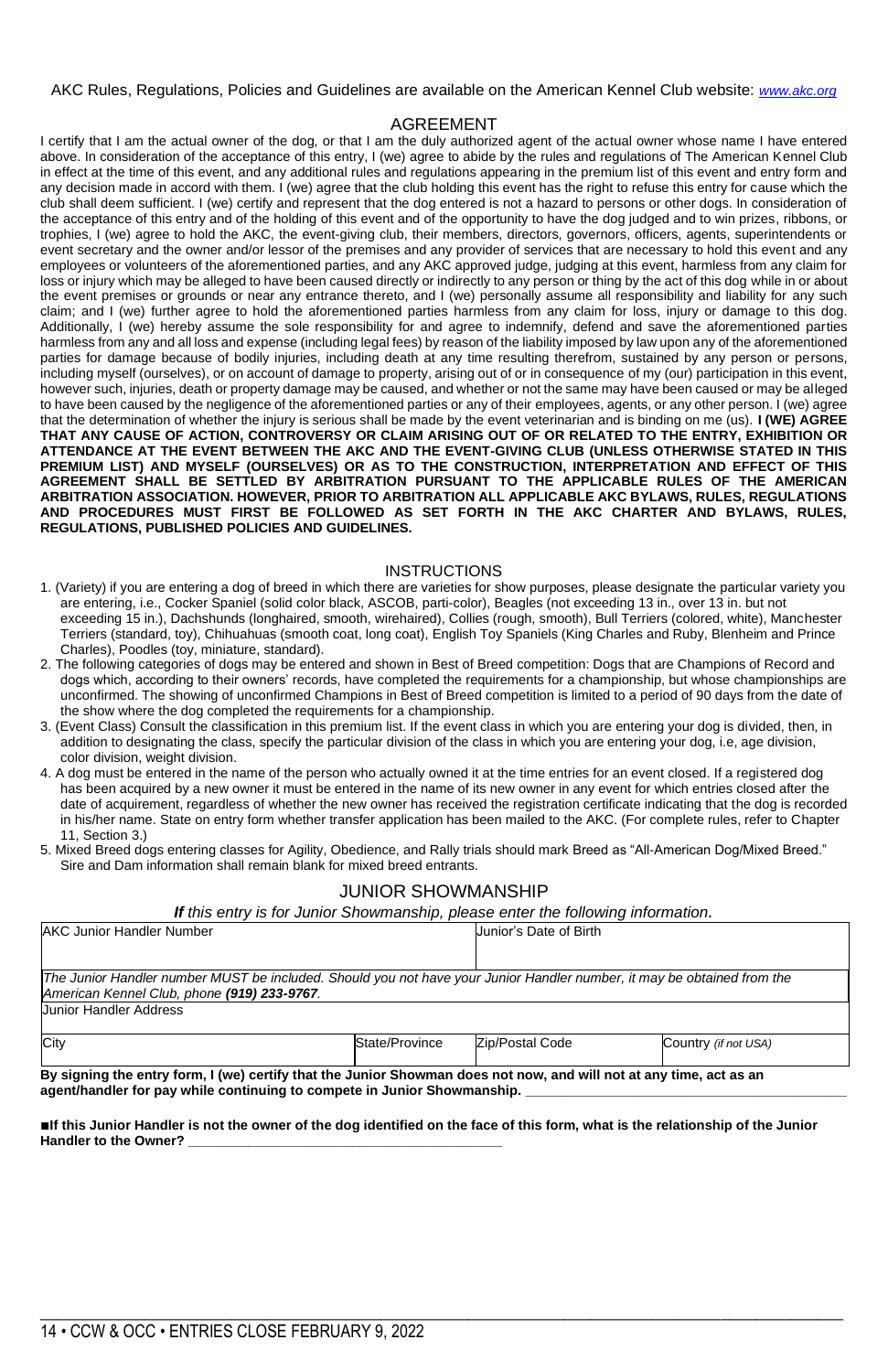# **Argus Ranch COVID Update October 2021**

*SUBJECT TO CHANGE (up-to-date details <https://www.argusranch.com/covid19>)*

In accordance with a Verification of Vaccination Order issued by Public Health Seattle - King County, **VERIFICATION WILL BE REQUIRED for all patrons 12 years and older to attend all events at Argus Ranch**, specifically in **The Training Barn, Brutus Hall, the Lodge and the Competition Arena. VERIFICATION** will take place at building entry points.

### **MASKS ARE REQUIRED in all INDOOR facilities at Argus Ranch at this time.**

### **PROOF OF VACCINATION** INCLUDES:

- CDC COVID-19 **vaccine record card** or photo of vaccine card with all required doses of vaccine with 14 days passed since final dose
- **Printed certificate or QR code from MyIRMobile.com** or [Digital Covid-19](https://waverify.doh.wa.gov/)  [Verification Record System](https://waverify.doh.wa.gov/) (note that data / cell service at Argus Ranch is limited)
- **Other official immunization record** from within or outside the U.S., including from your health care provider.
- Additional identification, such as a driver's license or ID, is **not required**.
- Note: medical or religious exemptions are not accepted.

### **ALTERNATIVE** TO PROOF OF VACCINATION:

• Proof of a negative FDA-approved COVID-19 test taken (**PCR or ANTIGEN test**) within the previous **72 hours prior to participation**. Documentation must be from a testing agent such as a laboratory, health care provider, or pharmacy. **Self-administered rapid tests (also called a home test) will NOT be accepted.**

**FAILURE TO COMPLY** with King County's COVID vaccination or negative test verification requirement **WILL PROHIBIT ACCESS TO AN INDOOR FACILITY**.

**NO REFUNDS** for event exhibitors who do not want to cooperate with the County mandate. Please consider this when entering these events.

Argus Ranch continues to monitor guidelines and industry best practices and adapt policies as appropriate. Thank you for your support in keeping our community healthy.

*Note: 12-year-old children may participate if an adult can state that the child is in the process of getting vaccinated.*